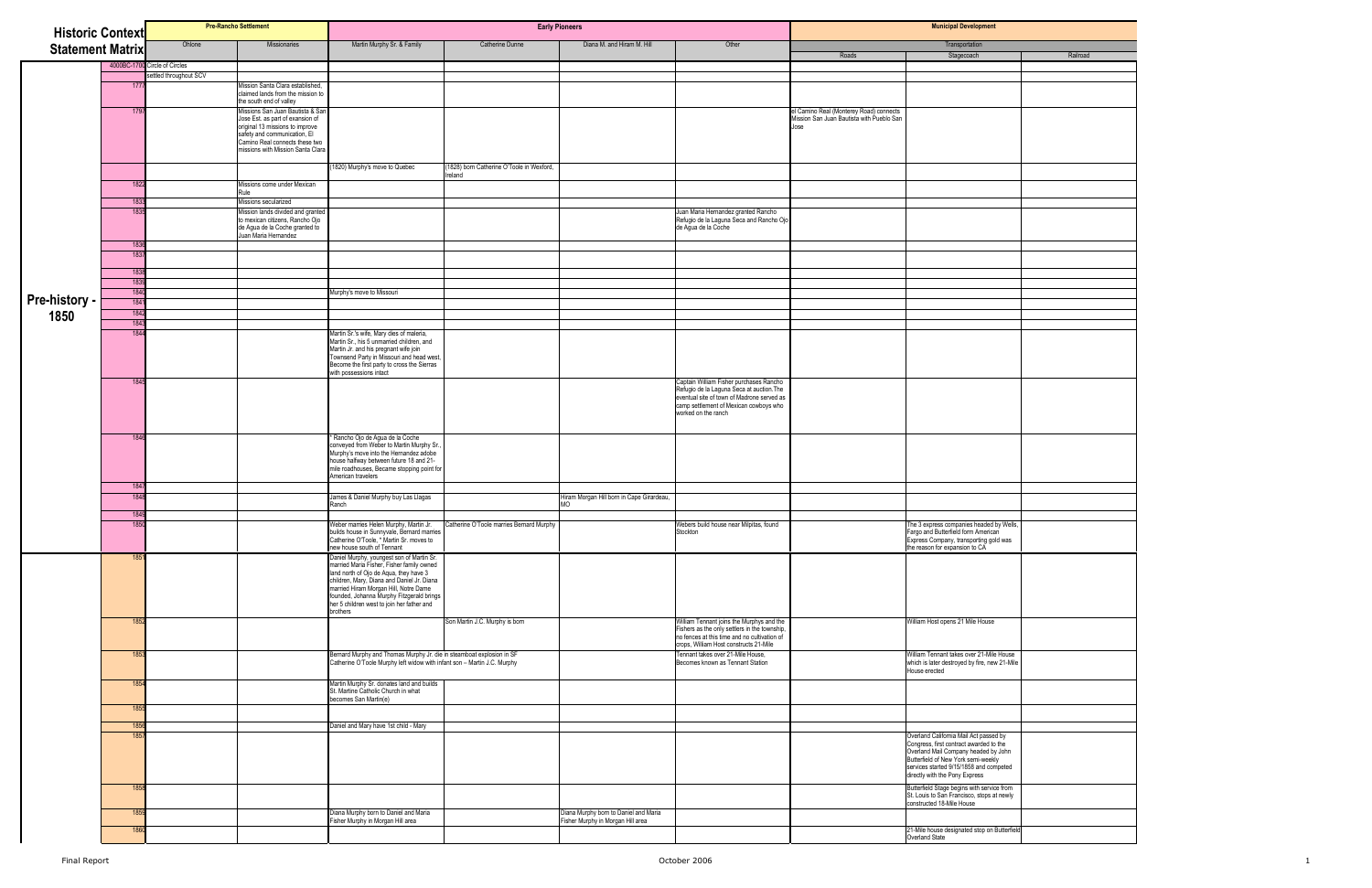| <b>Historic Context</b> |              | <b>Pre-Rancho Settlement</b> |              |                                                                                                                           | <b>Early Pioneers</b>                                                                                                                                                                                                                                     |                                                                             |                                            | <b>Municipal Development</b> |                                                          |                                                                                                                                                                                                   |  |  |
|-------------------------|--------------|------------------------------|--------------|---------------------------------------------------------------------------------------------------------------------------|-----------------------------------------------------------------------------------------------------------------------------------------------------------------------------------------------------------------------------------------------------------|-----------------------------------------------------------------------------|--------------------------------------------|------------------------------|----------------------------------------------------------|---------------------------------------------------------------------------------------------------------------------------------------------------------------------------------------------------|--|--|
| <b>Statement Matrix</b> |              | Ohlone                       | Missionaries | Martin Murphy Sr. & Family                                                                                                | Catherine Dunne                                                                                                                                                                                                                                           | Diana M. and Hiram M. Hill                                                  | Other                                      |                              | Transportation                                           |                                                                                                                                                                                                   |  |  |
|                         |              |                              |              |                                                                                                                           |                                                                                                                                                                                                                                                           |                                                                             |                                            | Roads                        | Stagecoach                                               | Railroad                                                                                                                                                                                          |  |  |
|                         |              |                              |              |                                                                                                                           |                                                                                                                                                                                                                                                           |                                                                             |                                            |                              | Butterfield Overland Mail service stops                  |                                                                                                                                                                                                   |  |  |
|                         | 186          |                              |              |                                                                                                                           | Catherine Dunne marries widower James<br>Dunne, both have 1 son from previous<br>but the participate in the and Martin J.C.<br>Murphy Jr.- have three more children<br>together, Mary Phileta Dunne Rucker, Peter<br>J. Dunne & Catherine B. Dunne Hersey |                                                                             |                                            |                              |                                                          |                                                                                                                                                                                                   |  |  |
|                         | 1863         |                              |              |                                                                                                                           |                                                                                                                                                                                                                                                           |                                                                             |                                            |                              |                                                          |                                                                                                                                                                                                   |  |  |
|                         | 186          |                              |              | Daniel Jr. born to Daniel and Maria Fisher<br>Murphy in Morgan Hill Area                                                  |                                                                                                                                                                                                                                                           |                                                                             |                                            |                              |                                                          |                                                                                                                                                                                                   |  |  |
|                         | 186          |                              |              | Martin Sr. dies in San Jose at age 80                                                                                     | Peter Dunne born                                                                                                                                                                                                                                          |                                                                             |                                            |                              |                                                          |                                                                                                                                                                                                   |  |  |
|                         | 186          |                              |              |                                                                                                                           |                                                                                                                                                                                                                                                           |                                                                             |                                            |                              |                                                          |                                                                                                                                                                                                   |  |  |
|                         | 1867         |                              |              | Mary Murphy (James' daughter) marries                                                                                     |                                                                                                                                                                                                                                                           |                                                                             |                                            |                              |                                                          |                                                                                                                                                                                                   |  |  |
|                         | 186          |                              |              | Barney Machado                                                                                                            |                                                                                                                                                                                                                                                           |                                                                             |                                            |                              |                                                          |                                                                                                                                                                                                   |  |  |
|                         |              |                              |              |                                                                                                                           |                                                                                                                                                                                                                                                           |                                                                             |                                            |                              |                                                          |                                                                                                                                                                                                   |  |  |
|                         | 186          |                              |              |                                                                                                                           |                                                                                                                                                                                                                                                           |                                                                             |                                            |                              |                                                          | Santa Clara and Pajaro Railroad completed<br>through south Santa Clara Valley, railroad<br>ran directly behind Burnett Township<br>tran directly behind Burnett Township<br>very well constructed |  |  |
|                         | 1870         |                              |              |                                                                                                                           |                                                                                                                                                                                                                                                           | Morgan and Sarah Hill arrive in SF                                          |                                            |                              |                                                          | SC&PRR purchased by SPRR and added to<br>their San Jose to Los Angeles Route                                                                                                                      |  |  |
|                         | 187          |                              |              |                                                                                                                           |                                                                                                                                                                                                                                                           |                                                                             |                                            |                              |                                                          |                                                                                                                                                                                                   |  |  |
|                         | 187          |                              |              | James Murphy builds a large house north of Martin J.C. Murphy, Jr. dies at age 19                                         |                                                                                                                                                                                                                                                           |                                                                             |                                            |                              |                                                          |                                                                                                                                                                                                   |  |  |
|                         |              |                              |              | San Jose. Property eventually becomes<br>town of Milpitas                                                                 |                                                                                                                                                                                                                                                           |                                                                             |                                            |                              |                                                          |                                                                                                                                                                                                   |  |  |
|                         | 1873         |                              |              | Bernard D. Murphy elected mayor of San                                                                                    |                                                                                                                                                                                                                                                           |                                                                             |                                            |                              |                                                          |                                                                                                                                                                                                   |  |  |
|                         | 187          |                              |              | Jose                                                                                                                      | James dies and leaves lands to family                                                                                                                                                                                                                     |                                                                             |                                            |                              |                                                          |                                                                                                                                                                                                   |  |  |
|                         | 1875         |                              |              |                                                                                                                           |                                                                                                                                                                                                                                                           |                                                                             |                                            |                              |                                                          |                                                                                                                                                                                                   |  |  |
|                         | 1876<br>1877 |                              |              | San Martin Church destroyed in fire                                                                                       |                                                                                                                                                                                                                                                           |                                                                             |                                            |                              |                                                          |                                                                                                                                                                                                   |  |  |
|                         |              |                              |              |                                                                                                                           |                                                                                                                                                                                                                                                           |                                                                             |                                            |                              |                                                          |                                                                                                                                                                                                   |  |  |
|                         | 1878<br>187  |                              |              |                                                                                                                           |                                                                                                                                                                                                                                                           |                                                                             |                                            |                              |                                                          |                                                                                                                                                                                                   |  |  |
|                         |              |                              |              |                                                                                                                           |                                                                                                                                                                                                                                                           |                                                                             |                                            |                              |                                                          | 1880s Southern Pacific is largest land holder                                                                                                                                                     |  |  |
| 1851 - 1906:            | 1880         |                              |              |                                                                                                                           |                                                                                                                                                                                                                                                           | Sarah signs marriage contract with William<br>Sharon                        |                                            |                              |                                                          | in CA, promotes CA in a big way to drum up<br>business for itself                                                                                                                                 |  |  |
| <b>Ranchos to</b>       | 1881         |                              |              |                                                                                                                           |                                                                                                                                                                                                                                                           | Sarah sues Sharon for willful disertion and Charles Weber dies in Stockton  |                                            |                              |                                                          | Official railroad stop established to serve                                                                                                                                                       |  |  |
| Incorporation           |              |                              |              |                                                                                                                           |                                                                                                                                                                                                                                                           | adultry                                                                     |                                            |                              |                                                          | customers for Madrone Soda Springs                                                                                                                                                                |  |  |
|                         | 188          |                              |              | Daniel Murphy dies in Nevada, land<br>inherited by Daniel Jr. and Morgan Hill,<br>consists of 22,000 acres of southern SC |                                                                                                                                                                                                                                                           | Diana and Hiram Morgan Hill secretly<br>married                             |                                            |                              |                                                          | Rail stop Referred to as "Madrone" when<br>Madrone Springs became a popular resort,<br>PO for Sherman changed to Madrone                                                                          |  |  |
|                         | 188          |                              |              | valley and land in mexico and Nevada                                                                                      | Jimmy Dunne marries Viola, live on San                                                                                                                                                                                                                    | Hills leave for European honeymoon                                          |                                            |                              |                                                          |                                                                                                                                                                                                   |  |  |
|                         | 188          |                              |              |                                                                                                                           | Felipe ranch near Gilroy                                                                                                                                                                                                                                  | Diane Murphy Hill, only child of Diana and                                  |                                            |                              |                                                          |                                                                                                                                                                                                   |  |  |
|                         |              |                              |              |                                                                                                                           |                                                                                                                                                                                                                                                           | Hiram Hill is born, Morgan goes to Nevada to<br>manage inherited land there |                                            |                              |                                                          |                                                                                                                                                                                                   |  |  |
|                         | 188          |                              |              |                                                                                                                           |                                                                                                                                                                                                                                                           |                                                                             | William Tennant dies at Gilroy Hot Springs |                              | John O'Toole buys 21-Mile house for private<br>residence |                                                                                                                                                                                                   |  |  |
|                         | 1886         |                              |              |                                                                                                                           |                                                                                                                                                                                                                                                           | Hills built Villa Miramonte                                                 |                                            |                              |                                                          |                                                                                                                                                                                                   |  |  |
|                         |              |                              |              |                                                                                                                           |                                                                                                                                                                                                                                                           |                                                                             |                                            |                              |                                                          |                                                                                                                                                                                                   |  |  |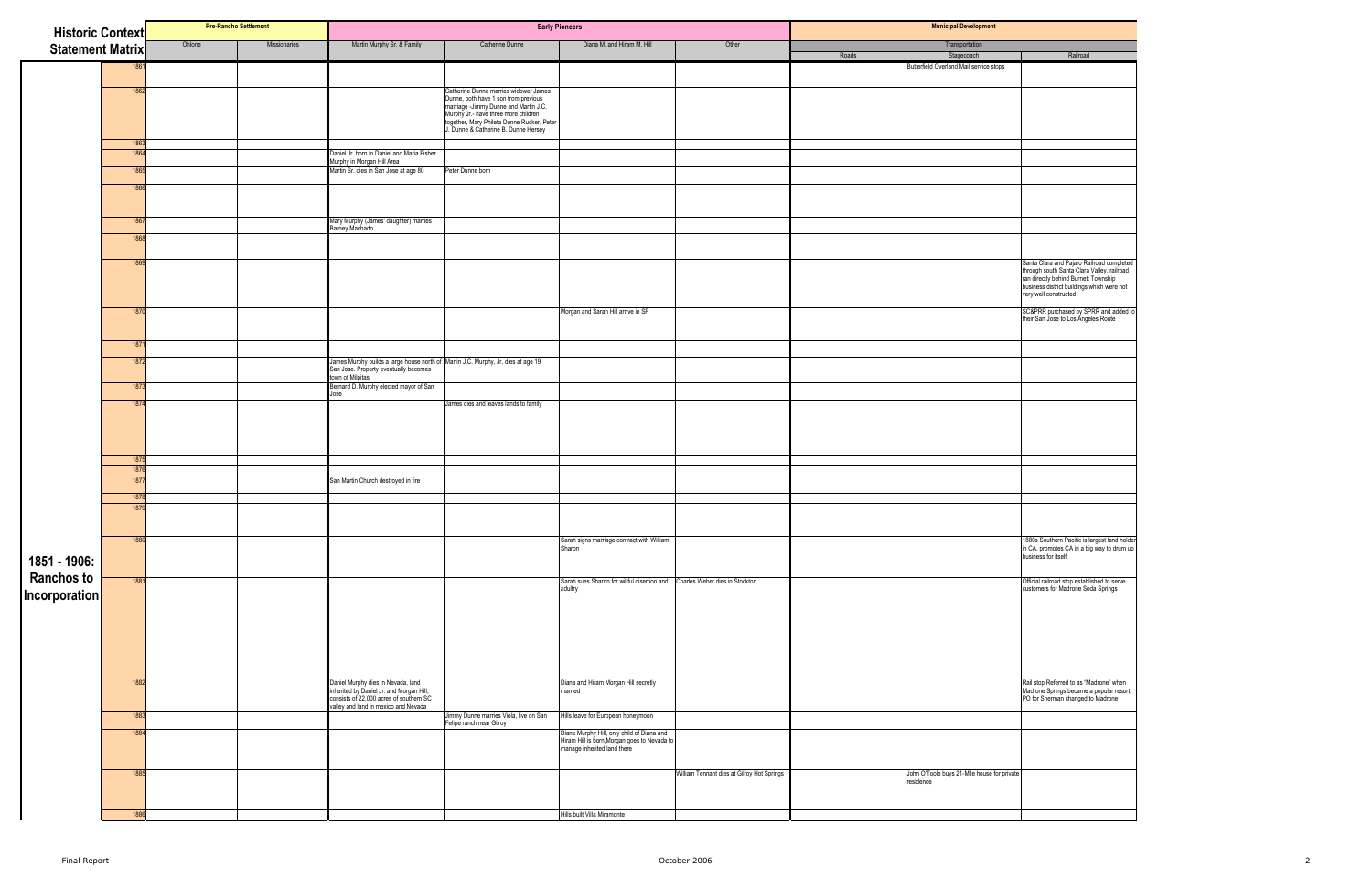| <b>Historic Context</b> |                                            |        | <b>Pre-Rancho Settlement</b> |                                                                                 |                                   | <b>Early Pioneers</b>                                                                                          |                                                                                      |       | <b>Municipal Development</b> |                                                                                                                                                                                                                                         |
|-------------------------|--------------------------------------------|--------|------------------------------|---------------------------------------------------------------------------------|-----------------------------------|----------------------------------------------------------------------------------------------------------------|--------------------------------------------------------------------------------------|-------|------------------------------|-----------------------------------------------------------------------------------------------------------------------------------------------------------------------------------------------------------------------------------------|
| <b>Statement Matrix</b> |                                            | Ohlone | Missionaries                 | Martin Murphy Sr. & Family                                                      | Catherine Dunne                   | Diana M. and Hiram M. Hill                                                                                     | Other                                                                                |       | Transportation               |                                                                                                                                                                                                                                         |
|                         |                                            |        |                              |                                                                                 |                                   |                                                                                                                |                                                                                      | Roads | Stagecoach                   | Railroad                                                                                                                                                                                                                                |
|                         |                                            |        |                              |                                                                                 |                                   |                                                                                                                |                                                                                      |       |                              | Map shows rail flagstops at Coyote,<br>Madrone, Tennant, "San Martine"<br>Shows also Encinal School, Burnett School<br>Coyote School, Soda Springs, Packwood<br>Valley and Madrone Soda Springs,<br>Watsonville Road NO MORGANHILL STOP |
|                         | 18 <sub>3</sub>                            |        |                              |                                                                                 |                                   |                                                                                                                |                                                                                      |       |                              |                                                                                                                                                                                                                                         |
|                         | 1889                                       |        |                              |                                                                                 |                                   |                                                                                                                |                                                                                      |       |                              |                                                                                                                                                                                                                                         |
|                         | 1890<br>189                                |        |                              |                                                                                 |                                   |                                                                                                                |                                                                                      |       |                              |                                                                                                                                                                                                                                         |
|                         |                                            |        |                              |                                                                                 |                                   |                                                                                                                |                                                                                      |       |                              |                                                                                                                                                                                                                                         |
|                         | <b>MORGAN HIL</b><br>RANCH                 |        |                              |                                                                                 |                                   | Hills contract with C.H. Phillips, who<br>subdivides it into town lots, they continue to<br>occasionally visit | Henry, Jr. and Charles Coe purchase the<br>Pine Ridge Ranch (later becomes Coe Park) |       |                              |                                                                                                                                                                                                                                         |
|                         | <b>SUBDIVIDE</b><br>180                    |        |                              |                                                                                 |                                   |                                                                                                                |                                                                                      |       |                              |                                                                                                                                                                                                                                         |
|                         |                                            |        |                              |                                                                                 |                                   |                                                                                                                |                                                                                      |       |                              |                                                                                                                                                                                                                                         |
|                         | 189                                        |        |                              |                                                                                 |                                   |                                                                                                                |                                                                                      |       |                              |                                                                                                                                                                                                                                         |
|                         | 189                                        |        |                              | Barney Machado donates land for a school Peter Dunne takes over Catherine Dunne | Ranch lands                       |                                                                                                                |                                                                                      |       |                              |                                                                                                                                                                                                                                         |
|                         | 1896                                       |        |                              |                                                                                 |                                   |                                                                                                                |                                                                                      |       |                              | Railroad calls area "Huntington", but<br>passengers ask off at "Morgan Hill's Ranch"                                                                                                                                                    |
|                         | 189                                        |        |                              |                                                                                 |                                   | Villa Miramonte rented to L.M.Hale family                                                                      |                                                                                      |       |                              |                                                                                                                                                                                                                                         |
|                         | 180                                        |        |                              |                                                                                 |                                   |                                                                                                                |                                                                                      |       |                              |                                                                                                                                                                                                                                         |
|                         |                                            |        |                              |                                                                                 |                                   | Diane enrolls at Notre Dame, Hills return to<br>Villa Miramonte, in DEC Hills leave for<br>Europe              |                                                                                      |       |                              | Passenger Depot constructed at Hatzfeld<br>Ave. (E.2nd St.) and Depot. (Demolished<br>1959) - 1895 article has a drawing of the<br>station                                                                                              |
|                         | 189                                        |        |                              |                                                                                 |                                   | Morgan Hill spends year at Villa Miramonte                                                                     |                                                                                      |       |                              |                                                                                                                                                                                                                                         |
|                         | 190                                        |        |                              |                                                                                 |                                   | Sells land to CH Phillips minus Villa<br>Miramonte and 200 surrounding acres                                   |                                                                                      |       |                              |                                                                                                                                                                                                                                         |
|                         | 1901                                       |        |                              |                                                                                 |                                   |                                                                                                                |                                                                                      |       |                              |                                                                                                                                                                                                                                         |
|                         | 1902                                       |        |                              |                                                                                 |                                   |                                                                                                                |                                                                                      |       |                              |                                                                                                                                                                                                                                         |
|                         | 1903                                       |        |                              |                                                                                 |                                   |                                                                                                                |                                                                                      |       |                              |                                                                                                                                                                                                                                         |
|                         | 190                                        |        |                              |                                                                                 |                                   |                                                                                                                |                                                                                      |       |                              |                                                                                                                                                                                                                                         |
|                         | 1905                                       |        |                              |                                                                                 |                                   |                                                                                                                |                                                                                      |       |                              |                                                                                                                                                                                                                                         |
|                         | 1906<br><b>EARTHQUAKE</b><br>Incorporation |        |                              |                                                                                 | Jimmy and Viola Dunne build house |                                                                                                                |                                                                                      |       |                              |                                                                                                                                                                                                                                         |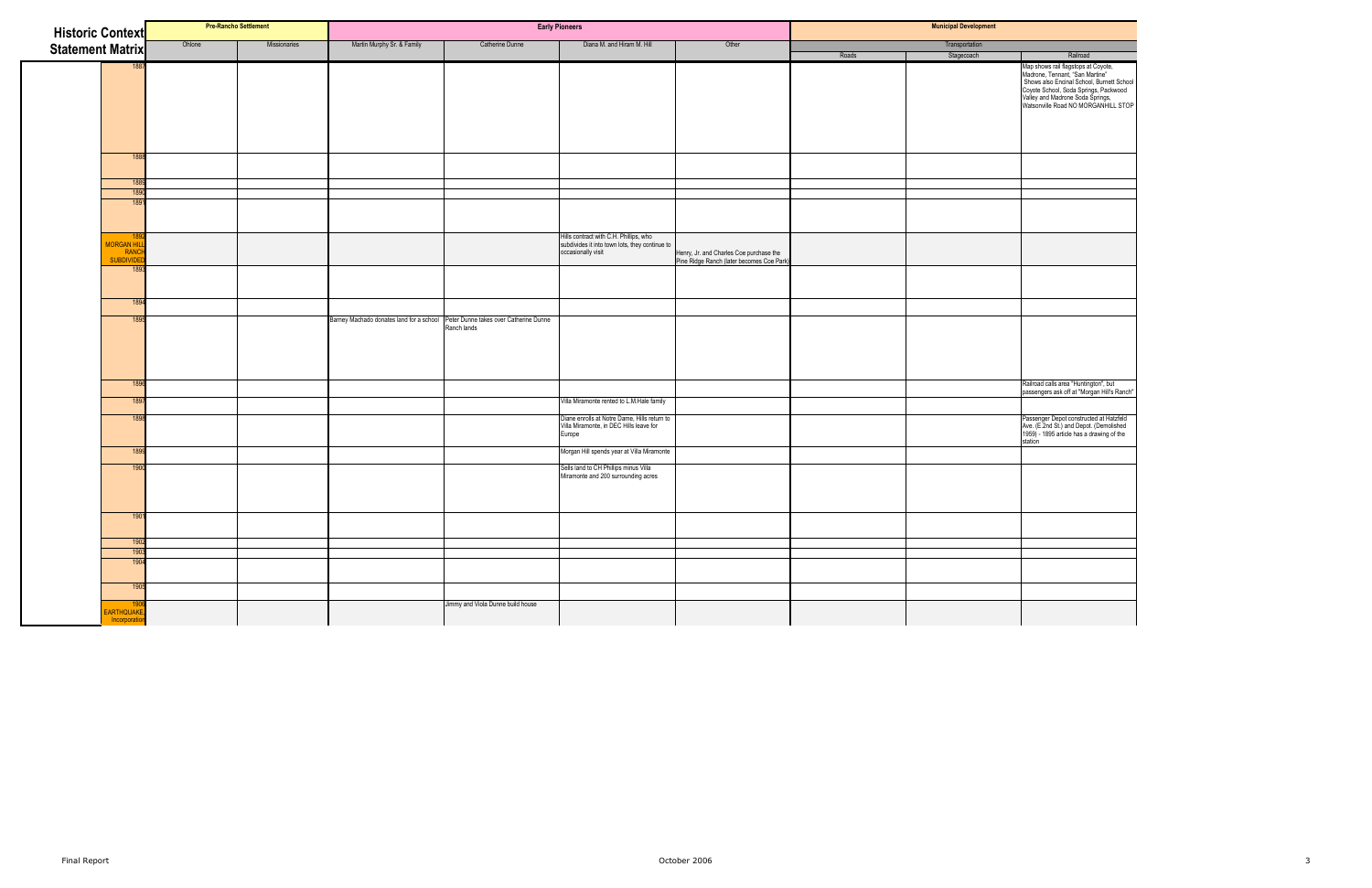| <b>Historic Context</b>                       |              |        | <b>Pre-Rancho Settlement</b> |                            |                                                                                                                                                                                                 | <b>Early Pioneers</b>                                                                                                                                                                                                          |       |                                                                                                                        | <b>Municipal Development</b>                                                                       |                                           |
|-----------------------------------------------|--------------|--------|------------------------------|----------------------------|-------------------------------------------------------------------------------------------------------------------------------------------------------------------------------------------------|--------------------------------------------------------------------------------------------------------------------------------------------------------------------------------------------------------------------------------|-------|------------------------------------------------------------------------------------------------------------------------|----------------------------------------------------------------------------------------------------|-------------------------------------------|
| <b>Statement Matrix</b>                       |              | Ohlone | Missionaries                 | Martin Murphy Sr. & Family | <b>Catherine Dunne</b>                                                                                                                                                                          | Diana M. and Hiram M. Hill                                                                                                                                                                                                     | Other | Roads                                                                                                                  | Transportation<br>Stagecoach                                                                       | Railroad                                  |
|                                               |              |        |                              |                            |                                                                                                                                                                                                 |                                                                                                                                                                                                                                |       |                                                                                                                        |                                                                                                    |                                           |
|                                               | 1908         |        |                              |                            |                                                                                                                                                                                                 |                                                                                                                                                                                                                                |       |                                                                                                                        |                                                                                                    |                                           |
|                                               |              |        |                              |                            |                                                                                                                                                                                                 |                                                                                                                                                                                                                                |       |                                                                                                                        |                                                                                                    |                                           |
|                                               | 190          |        |                              |                            | Catherine Dunne sponsors building of first<br>St. Catherine's Church on SE corner of<br>Dunne & Monterey                                                                                        |                                                                                                                                                                                                                                |       |                                                                                                                        |                                                                                                    |                                           |
|                                               | 1910         |        |                              |                            |                                                                                                                                                                                                 |                                                                                                                                                                                                                                |       |                                                                                                                        |                                                                                                    |                                           |
|                                               | 1911         |        |                              |                            |                                                                                                                                                                                                 |                                                                                                                                                                                                                                |       |                                                                                                                        |                                                                                                    |                                           |
|                                               | 1912         |        |                              |                            |                                                                                                                                                                                                 | Diane Murphy-Hill married Baron Hardouin<br>de Reinach-Werth                                                                                                                                                                   |       |                                                                                                                        |                                                                                                    |                                           |
|                                               |              |        |                              |                            |                                                                                                                                                                                                 | Morgan Hill suffers stroke, Diane suffers<br>nervous breakdown and jumps to her death<br>in a London sanitarium, Diana and Hardouin<br>now to Elko to care for Morgan, 200-acres<br>around Villa Miramonte split into 10-acres |       |                                                                                                                        |                                                                                                    |                                           |
|                                               |              |        |                              |                            |                                                                                                                                                                                                 |                                                                                                                                                                                                                                |       |                                                                                                                        |                                                                                                    |                                           |
|                                               |              |        |                              |                            |                                                                                                                                                                                                 | plots and sold. Hills retain Villa Miramonte<br>and immediate 10-acres.                                                                                                                                                        |       |                                                                                                                        |                                                                                                    |                                           |
|                                               | 1913<br>191  |        |                              |                            |                                                                                                                                                                                                 | Hiram Morgan Hill dies in Elko, NV<br>Baron Reinach-Werth returns to France to                                                                                                                                                 |       |                                                                                                                        |                                                                                                    |                                           |
|                                               |              |        |                              |                            |                                                                                                                                                                                                 | fight in WWI, marries french girl and never<br>returns to the US                                                                                                                                                               |       |                                                                                                                        |                                                                                                    |                                           |
|                                               | 1915         |        |                              |                            |                                                                                                                                                                                                 |                                                                                                                                                                                                                                |       |                                                                                                                        |                                                                                                    |                                           |
|                                               | 1916<br>1917 |        |                              |                            |                                                                                                                                                                                                 | Diane leaves for London.                                                                                                                                                                                                       |       |                                                                                                                        | 21-Mile house dismantled and replaced by 7                                                         |                                           |
|                                               |              |        |                              |                            |                                                                                                                                                                                                 |                                                                                                                                                                                                                                |       |                                                                                                                        | From stucco bungalow that incorporated<br>some of the old beams, relocated in 1970s<br>then burned |                                           |
|                                               | 1918<br>1919 |        |                              |                            |                                                                                                                                                                                                 |                                                                                                                                                                                                                                |       | Monterey Road paved in Madrone                                                                                         |                                                                                                    |                                           |
|                                               |              |        |                              |                            |                                                                                                                                                                                                 |                                                                                                                                                                                                                                |       |                                                                                                                        |                                                                                                    |                                           |
| 1907 - 1930:<br>  Incorporation<br>  to Great | 1920         |        |                              |                            |                                                                                                                                                                                                 |                                                                                                                                                                                                                                |       |                                                                                                                        |                                                                                                    | 1920s - Rail stop at Madrone discontinued |
|                                               |              |        |                              |                            |                                                                                                                                                                                                 |                                                                                                                                                                                                                                |       |                                                                                                                        |                                                                                                    |                                           |
|                                               |              |        |                              |                            |                                                                                                                                                                                                 |                                                                                                                                                                                                                                |       |                                                                                                                        |                                                                                                    |                                           |
|                                               | 1921         |        |                              |                            |                                                                                                                                                                                                 |                                                                                                                                                                                                                                |       |                                                                                                                        |                                                                                                    |                                           |
| <b>Depression</b>                             | 1922         |        |                              |                            |                                                                                                                                                                                                 | Diana marries Sir George Rhodes                                                                                                                                                                                                |       |                                                                                                                        |                                                                                                    |                                           |
|                                               |              |        |                              |                            |                                                                                                                                                                                                 |                                                                                                                                                                                                                                |       |                                                                                                                        |                                                                                                    |                                           |
|                                               |              |        |                              |                            |                                                                                                                                                                                                 |                                                                                                                                                                                                                                |       |                                                                                                                        |                                                                                                    |                                           |
|                                               | 1923         |        |                              |                            |                                                                                                                                                                                                 |                                                                                                                                                                                                                                |       |                                                                                                                        |                                                                                                    |                                           |
|                                               | 192          |        |                              |                            |                                                                                                                                                                                                 |                                                                                                                                                                                                                                |       |                                                                                                                        |                                                                                                    |                                           |
|                                               |              |        |                              |                            |                                                                                                                                                                                                 |                                                                                                                                                                                                                                |       |                                                                                                                        |                                                                                                    |                                           |
|                                               | 1925         |        |                              |                            | 1925 Catherine Dunne dies in Santa                                                                                                                                                              |                                                                                                                                                                                                                                |       |                                                                                                                        |                                                                                                    |                                           |
|                                               |              |        |                              |                            | Focus continue business and continue that and the daughter's home (Catherine<br>Dunne Hersey), Jimmy dies and Viola<br>leases property to O'Connells who<br>eventually buy the San Felipe Ranch |                                                                                                                                                                                                                                |       |                                                                                                                        |                                                                                                    |                                           |
|                                               |              |        |                              |                            |                                                                                                                                                                                                 |                                                                                                                                                                                                                                |       |                                                                                                                        |                                                                                                    |                                           |
|                                               |              |        |                              |                            |                                                                                                                                                                                                 |                                                                                                                                                                                                                                |       |                                                                                                                        |                                                                                                    |                                           |
|                                               |              |        |                              |                            |                                                                                                                                                                                                 |                                                                                                                                                                                                                                |       |                                                                                                                        |                                                                                                    |                                           |
|                                               | 192          |        |                              |                            |                                                                                                                                                                                                 |                                                                                                                                                                                                                                |       | National Highway System created, US 101<br>established along El Camino Real from<br>Santa Rosa to San Deigo            |                                                                                                    |                                           |
|                                               | 1927         |        |                              |                            |                                                                                                                                                                                                 |                                                                                                                                                                                                                                |       |                                                                                                                        |                                                                                                    |                                           |
|                                               |              |        |                              |                            |                                                                                                                                                                                                 |                                                                                                                                                                                                                                |       | Highway 101 constructed, one of original US<br>highways roughly follows El Camino Real<br>from Santa Rosa to San Diego |                                                                                                    |                                           |
|                                               | 1928         |        |                              |                            |                                                                                                                                                                                                 |                                                                                                                                                                                                                                |       |                                                                                                                        |                                                                                                    |                                           |
|                                               | 1929         |        |                              |                            |                                                                                                                                                                                                 |                                                                                                                                                                                                                                |       |                                                                                                                        |                                                                                                    |                                           |
|                                               | 193          |        |                              |                            |                                                                                                                                                                                                 |                                                                                                                                                                                                                                |       |                                                                                                                        |                                                                                                    |                                           |
|                                               |              |        |                              |                            |                                                                                                                                                                                                 |                                                                                                                                                                                                                                |       |                                                                                                                        |                                                                                                    |                                           |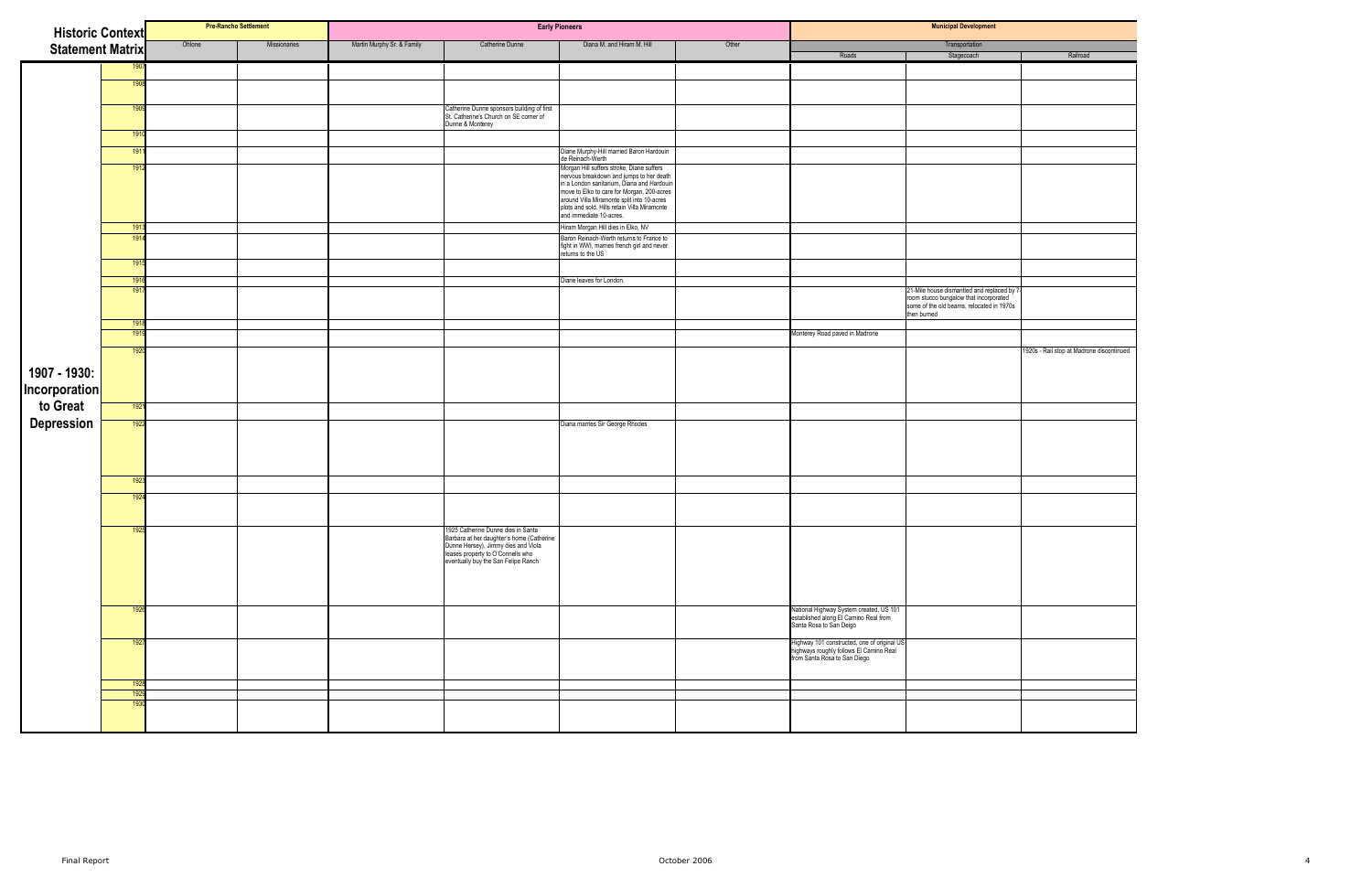| <b>Historic Context</b>                |                   |        | <b>Pre-Rancho Settlement</b> |                            |                 | <b>Early Pioneers</b>                                                                                             |                                                   | <b>Municipal Development</b>                                                                                                                                          |                                                   |                                                       |  |
|----------------------------------------|-------------------|--------|------------------------------|----------------------------|-----------------|-------------------------------------------------------------------------------------------------------------------|---------------------------------------------------|-----------------------------------------------------------------------------------------------------------------------------------------------------------------------|---------------------------------------------------|-------------------------------------------------------|--|
|                                        |                   | Ohlone | Missionaries                 | Martin Murphy Sr. & Family | Catherine Dunne | Diana M. and Hiram M. Hill                                                                                        | Other                                             |                                                                                                                                                                       | Transportation                                    |                                                       |  |
| <b>Statement Matrix</b>                |                   |        |                              |                            |                 |                                                                                                                   |                                                   | Roads                                                                                                                                                                 | Stagecoach                                        | Railroad                                              |  |
|                                        | 1931              |        |                              |                            |                 |                                                                                                                   |                                                   |                                                                                                                                                                       |                                                   |                                                       |  |
|                                        | 1932              |        |                              |                            |                 |                                                                                                                   |                                                   |                                                                                                                                                                       |                                                   |                                                       |  |
|                                        | 193               |        |                              |                            |                 |                                                                                                                   |                                                   |                                                                                                                                                                       |                                                   |                                                       |  |
|                                        | 1934              |        |                              |                            |                 |                                                                                                                   |                                                   |                                                                                                                                                                       |                                                   |                                                       |  |
|                                        | 1935              |        |                              |                            |                 |                                                                                                                   |                                                   |                                                                                                                                                                       |                                                   |                                                       |  |
|                                        | 193               |        |                              |                            |                 |                                                                                                                   |                                                   |                                                                                                                                                                       |                                                   |                                                       |  |
|                                        | 1937              |        |                              |                            |                 | Lady Diana Murphy Hill Rhodes dies in<br>Cannes, France, Sarah Althea Hill Sharon<br>Terry dies in Stockon Asylum |                                                   |                                                                                                                                                                       | 21-Mile house site designated CA Landmark<br>#259 |                                                       |  |
|                                        | 1938              |        |                              |                            |                 |                                                                                                                   |                                                   |                                                                                                                                                                       |                                                   |                                                       |  |
| 1931 - 1945:<br>Great                  | 1939              |        |                              |                            |                 | Villa Miramonte sold by Daniel Chapman to<br>Paul and Adelaide Walgren                                            |                                                   |                                                                                                                                                                       |                                                   |                                                       |  |
|                                        | 1940              |        |                              |                            |                 |                                                                                                                   |                                                   |                                                                                                                                                                       |                                                   |                                                       |  |
|                                        | 1941              |        |                              |                            |                 |                                                                                                                   |                                                   |                                                                                                                                                                       |                                                   |                                                       |  |
| Depression<br>to end of<br><b>WWII</b> | 1942              |        |                              |                            |                 |                                                                                                                   |                                                   | First traffic light installed on Monterey Rd                                                                                                                          |                                                   |                                                       |  |
|                                        | 1943              |        |                              |                            |                 |                                                                                                                   |                                                   |                                                                                                                                                                       |                                                   |                                                       |  |
|                                        |                   |        |                              |                            |                 |                                                                                                                   |                                                   |                                                                                                                                                                       |                                                   |                                                       |  |
|                                        | 1944              |        |                              |                            |                 |                                                                                                                   |                                                   |                                                                                                                                                                       |                                                   |                                                       |  |
|                                        | 1945              |        |                              |                            |                 |                                                                                                                   |                                                   |                                                                                                                                                                       |                                                   |                                                       |  |
|                                        |                   |        |                              |                            |                 |                                                                                                                   |                                                   |                                                                                                                                                                       |                                                   |                                                       |  |
|                                        | 1946              |        |                              |                            |                 |                                                                                                                   |                                                   |                                                                                                                                                                       |                                                   |                                                       |  |
|                                        | 1947              |        |                              |                            |                 |                                                                                                                   |                                                   |                                                                                                                                                                       |                                                   |                                                       |  |
|                                        | 194               |        |                              |                            |                 |                                                                                                                   |                                                   | Monterey Rd widened to 5 lanes from San<br>Jose to Cochrane Rd., Buildings on west<br>side moved back 17-feet or<br>modified/demolished to make room for extra<br>ane |                                                   |                                                       |  |
|                                        | 1949<br>195       |        |                              |                            |                 |                                                                                                                   |                                                   |                                                                                                                                                                       |                                                   | late 1950s - Rail stop in Morgan Hill<br>discontinued |  |
| 1946 - 1957:                           | 195               |        |                              |                            |                 |                                                                                                                   |                                                   |                                                                                                                                                                       |                                                   |                                                       |  |
| <b>Post WWII</b>                       | 195               |        |                              |                            |                 |                                                                                                                   |                                                   |                                                                                                                                                                       |                                                   |                                                       |  |
|                                        |                   |        |                              |                            |                 |                                                                                                                   | Sada Coe donates Pine Ridge Ranch for<br>Coe Park |                                                                                                                                                                       |                                                   |                                                       |  |
|                                        | 195               |        |                              |                            |                 |                                                                                                                   |                                                   |                                                                                                                                                                       |                                                   |                                                       |  |
|                                        | 195               |        |                              |                            |                 |                                                                                                                   |                                                   |                                                                                                                                                                       |                                                   |                                                       |  |
|                                        | 1955              |        |                              |                            |                 |                                                                                                                   |                                                   |                                                                                                                                                                       |                                                   |                                                       |  |
|                                        | 195               |        |                              |                            |                 |                                                                                                                   |                                                   |                                                                                                                                                                       |                                                   |                                                       |  |
|                                        |                   |        |                              |                            |                 |                                                                                                                   |                                                   | I-5 Completed through Central Valley, some<br>traffic diverted from US 101                                                                                            |                                                   |                                                       |  |
|                                        | 1957<br>IBM OPENS |        |                              |                            |                 |                                                                                                                   |                                                   |                                                                                                                                                                       |                                                   |                                                       |  |

|              | Railroad                                              |
|--------------|-------------------------------------------------------|
|              |                                                       |
|              |                                                       |
|              |                                                       |
|              |                                                       |
|              |                                                       |
|              |                                                       |
| <b>dmark</b> |                                                       |
|              |                                                       |
|              |                                                       |
|              |                                                       |
|              |                                                       |
|              |                                                       |
|              |                                                       |
|              |                                                       |
|              |                                                       |
|              |                                                       |
|              |                                                       |
|              |                                                       |
|              |                                                       |
|              |                                                       |
|              |                                                       |
|              |                                                       |
|              |                                                       |
|              |                                                       |
|              |                                                       |
|              |                                                       |
|              |                                                       |
|              |                                                       |
|              |                                                       |
|              |                                                       |
|              |                                                       |
|              |                                                       |
|              |                                                       |
|              | late 1950s - Rail stop in Morgan Hill<br>discontinued |
|              |                                                       |
|              |                                                       |
|              |                                                       |
|              |                                                       |
|              |                                                       |
|              |                                                       |
|              |                                                       |
|              |                                                       |
|              |                                                       |
|              |                                                       |
|              |                                                       |
|              |                                                       |
|              |                                                       |
|              |                                                       |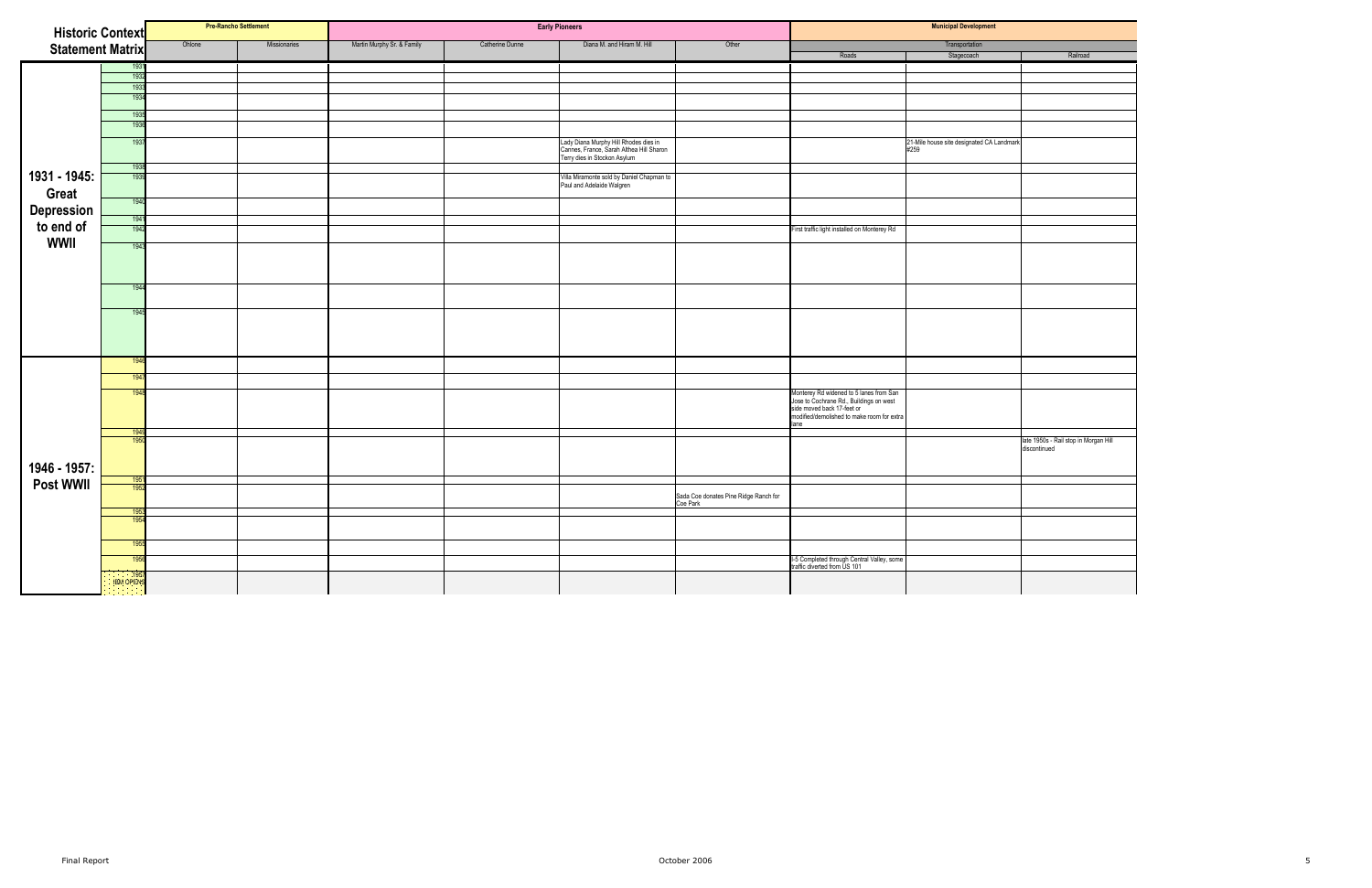| <b>Historic Context</b> |                           | <b>Pre-Rancho Settlement</b> |              |                            |                 | <b>Early Pioneers</b>                                                                 |       |                                                                                                                                             | <b>Municipal Development</b> |                                       |
|-------------------------|---------------------------|------------------------------|--------------|----------------------------|-----------------|---------------------------------------------------------------------------------------|-------|---------------------------------------------------------------------------------------------------------------------------------------------|------------------------------|---------------------------------------|
| <b>Statement Matrix</b> |                           | Ohlone                       | Missionaries | Martin Murphy Sr. & Family | Catherine Dunne | Diana M. and Hiram M. Hill                                                            | Other |                                                                                                                                             | Transportation               |                                       |
|                         | 1958                      |                              |              |                            |                 |                                                                                       |       | Roads                                                                                                                                       | Stagecoach                   | Railroad                              |
|                         |                           |                              |              |                            |                 |                                                                                       |       |                                                                                                                                             |                              |                                       |
|                         |                           |                              |              |                            |                 |                                                                                       |       |                                                                                                                                             |                              |                                       |
|                         | 1959<br>1960              |                              |              |                            |                 |                                                                                       |       |                                                                                                                                             |                              | Passenger Depot demolished            |
|                         | 1961                      |                              |              |                            |                 |                                                                                       |       |                                                                                                                                             |                              |                                       |
|                         | 1962                      |                              |              |                            |                 |                                                                                       |       |                                                                                                                                             |                              |                                       |
|                         | 196<br>1964               |                              |              |                            |                 |                                                                                       |       |                                                                                                                                             |                              |                                       |
|                         | 1965                      |                              |              |                            |                 |                                                                                       |       |                                                                                                                                             |                              |                                       |
|                         | 196                       |                              |              |                            |                 |                                                                                       |       |                                                                                                                                             |                              |                                       |
|                         |                           |                              |              |                            |                 |                                                                                       |       |                                                                                                                                             |                              |                                       |
|                         | 1967                      |                              |              |                            |                 |                                                                                       |       |                                                                                                                                             |                              |                                       |
|                         |                           |                              |              |                            |                 |                                                                                       |       |                                                                                                                                             |                              |                                       |
|                         | 196<br>196                |                              |              |                            |                 |                                                                                       |       |                                                                                                                                             |                              |                                       |
|                         | 1970                      |                              |              |                            |                 |                                                                                       |       |                                                                                                                                             |                              |                                       |
|                         |                           |                              |              |                            |                 |                                                                                       |       | Section of US 101 Freeway opens,<br>bypassing downtown from Cochrane Rd. to<br>Gilroy, business along Monterey Rd.<br>decreases as a result |                              |                                       |
|                         | 1971                      |                              |              |                            |                 |                                                                                       |       |                                                                                                                                             |                              |                                       |
|                         | 1972                      |                              |              |                            |                 |                                                                                       |       |                                                                                                                                             |                              |                                       |
|                         | 197                       |                              |              |                            |                 |                                                                                       |       |                                                                                                                                             |                              |                                       |
|                         | 1974                      |                              |              |                            |                 |                                                                                       |       |                                                                                                                                             |                              |                                       |
|                         |                           |                              |              |                            |                 |                                                                                       |       |                                                                                                                                             |                              |                                       |
|                         | 1975                      |                              |              |                            |                 |                                                                                       |       |                                                                                                                                             |                              |                                       |
|                         | 1976                      |                              |              |                            |                 |                                                                                       |       |                                                                                                                                             |                              |                                       |
|                         |                           |                              |              |                            |                 |                                                                                       |       |                                                                                                                                             |                              |                                       |
|                         | 197<br>197                |                              |              |                            |                 |                                                                                       |       |                                                                                                                                             |                              |                                       |
|                         | 1979                      |                              |              |                            |                 | Morgan Hill House (Villa Mira Monte) added<br>to National Register of Historic Places |       |                                                                                                                                             |                              |                                       |
|                         | 1980                      |                              |              |                            |                 |                                                                                       |       |                                                                                                                                             |                              |                                       |
| 1961-2006               |                           |                              |              |                            |                 |                                                                                       |       |                                                                                                                                             |                              |                                       |
|                         |                           |                              |              |                            |                 |                                                                                       |       |                                                                                                                                             |                              |                                       |
|                         | 1981                      |                              |              |                            |                 |                                                                                       |       |                                                                                                                                             |                              |                                       |
|                         | 1982                      |                              |              |                            |                 |                                                                                       |       |                                                                                                                                             |                              |                                       |
|                         | 1983                      |                              |              |                            |                 |                                                                                       |       |                                                                                                                                             |                              |                                       |
|                         |                           |                              |              |                            |                 |                                                                                       |       |                                                                                                                                             |                              |                                       |
|                         | MORGAN HILL<br>EARTHQUAKE |                              |              |                            |                 |                                                                                       |       |                                                                                                                                             |                              |                                       |
|                         | 198                       |                              |              |                            |                 |                                                                                       |       | 101 Freeway section north of MH opens,<br>eliminating "Blood Alley" on old Monterey                                                         |                              |                                       |
|                         | 1986                      |                              |              |                            |                 |                                                                                       |       | Highway                                                                                                                                     |                              |                                       |
|                         | 198                       |                              |              |                            |                 |                                                                                       |       |                                                                                                                                             |                              |                                       |
|                         | 1988                      |                              |              |                            |                 |                                                                                       |       |                                                                                                                                             |                              |                                       |
|                         | - 19                      |                              |              |                            |                 |                                                                                       |       |                                                                                                                                             |                              |                                       |
|                         | LOMA PRIETA<br>EARTHQUAKE |                              |              |                            |                 |                                                                                       |       |                                                                                                                                             |                              |                                       |
|                         | 1990<br>199               |                              |              |                            |                 |                                                                                       |       |                                                                                                                                             |                              | Commuter rail service started between |
|                         | 1992                      |                              |              |                            |                 |                                                                                       |       |                                                                                                                                             |                              | Morgan Hill and San Jose              |
|                         | 199<br>199                |                              |              |                            |                 |                                                                                       |       |                                                                                                                                             |                              |                                       |
|                         | 199                       |                              |              |                            |                 |                                                                                       |       |                                                                                                                                             |                              |                                       |
|                         | 1996<br>1997              |                              |              |                            |                 |                                                                                       |       |                                                                                                                                             |                              |                                       |
|                         | 1998                      |                              |              |                            |                 | Renovated Villa Mira Monte opens to the                                               |       |                                                                                                                                             |                              |                                       |
|                         | 199                       |                              |              |                            |                 | public                                                                                |       |                                                                                                                                             |                              |                                       |
|                         | 200<br>2001               |                              |              |                            |                 |                                                                                       |       |                                                                                                                                             |                              |                                       |
|                         | 200                       |                              |              |                            |                 |                                                                                       |       |                                                                                                                                             |                              |                                       |
|                         |                           |                              |              |                            |                 |                                                                                       |       |                                                                                                                                             |                              |                                       |
|                         | 2003                      |                              |              |                            |                 |                                                                                       |       | Highway 101 expanded to eight lanes from<br>San Jose to Morgan Hill                                                                         |                              |                                       |
|                         | 200                       |                              |              |                            |                 |                                                                                       |       |                                                                                                                                             |                              |                                       |
|                         | 2005                      |                              |              |                            |                 | Museum (old Acton House) relocated to Villa<br>Mira Monte site                        |       |                                                                                                                                             |                              |                                       |
|                         | 2006                      |                              |              |                            |                 |                                                                                       |       |                                                                                                                                             |                              |                                       |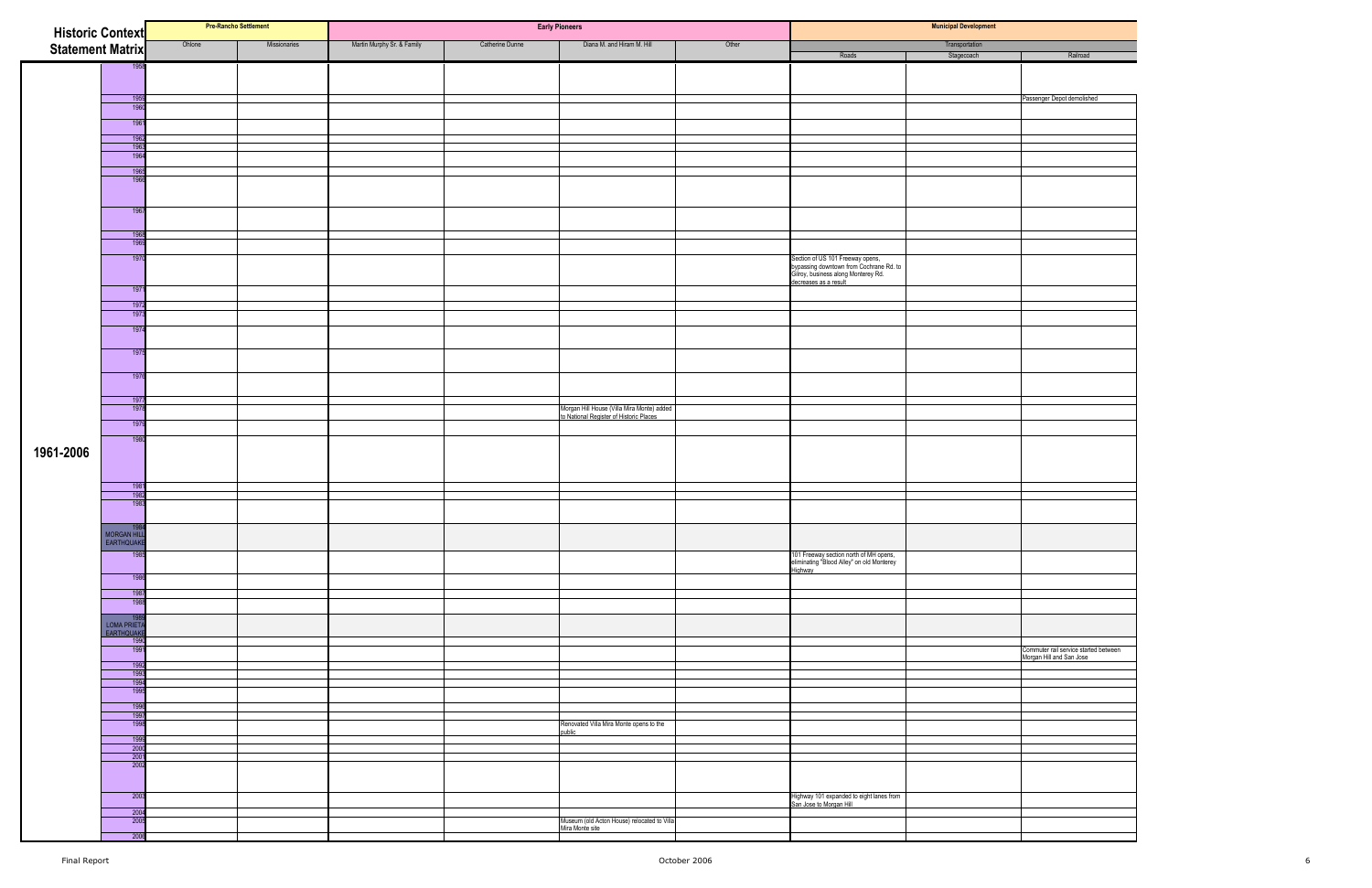| <b>Historic Context</b> |              |                                                         |                                                                 | <b>Municipal Development</b> |                                                                                                        |                      |                                 | Agribusiness                 |       |
|-------------------------|--------------|---------------------------------------------------------|-----------------------------------------------------------------|------------------------------|--------------------------------------------------------------------------------------------------------|----------------------|---------------------------------|------------------------------|-------|
| Statement Matrix        |              | Ranch Subdivision                                       | Schools                                                         | Civic Institutions           | Other                                                                                                  | Poultry/Cattle/Dairy | Berries & Orchards              | Vinyards                     | Other |
|                         | 4000BC-1700  |                                                         |                                                                 |                              |                                                                                                        |                      |                                 |                              |       |
|                         |              |                                                         |                                                                 |                              |                                                                                                        |                      |                                 |                              |       |
|                         | 1777         |                                                         |                                                                 |                              |                                                                                                        |                      |                                 |                              |       |
|                         | 1797         |                                                         |                                                                 |                              |                                                                                                        |                      |                                 |                              |       |
|                         |              |                                                         |                                                                 |                              |                                                                                                        |                      |                                 |                              |       |
|                         |              |                                                         |                                                                 |                              |                                                                                                        |                      |                                 |                              |       |
|                         |              |                                                         |                                                                 |                              |                                                                                                        |                      |                                 |                              |       |
|                         |              |                                                         |                                                                 |                              |                                                                                                        |                      |                                 |                              |       |
|                         | 1822         |                                                         |                                                                 |                              |                                                                                                        |                      |                                 |                              |       |
|                         | 1833         |                                                         |                                                                 |                              |                                                                                                        |                      |                                 |                              |       |
|                         | 1835         |                                                         |                                                                 |                              |                                                                                                        |                      |                                 |                              |       |
|                         |              |                                                         |                                                                 |                              |                                                                                                        |                      |                                 |                              |       |
|                         | 1836         |                                                         |                                                                 |                              |                                                                                                        |                      |                                 |                              |       |
|                         |              | 1837 Born Chauncey Hatch Phillips in<br>Wadsworth, Ohio |                                                                 |                              |                                                                                                        |                      |                                 |                              |       |
|                         | 1838         |                                                         |                                                                 |                              |                                                                                                        |                      |                                 |                              |       |
|                         | 1839<br>1840 |                                                         |                                                                 |                              |                                                                                                        |                      |                                 |                              |       |
|                         | 1841         |                                                         |                                                                 |                              |                                                                                                        |                      |                                 |                              |       |
| Pre-history -<br>1850   | 1842<br>1843 |                                                         |                                                                 |                              |                                                                                                        |                      |                                 |                              |       |
|                         | 1844         |                                                         |                                                                 |                              |                                                                                                        |                      |                                 |                              |       |
|                         |              |                                                         |                                                                 |                              |                                                                                                        |                      |                                 |                              |       |
|                         |              |                                                         |                                                                 |                              |                                                                                                        |                      |                                 |                              |       |
|                         | 1845         |                                                         |                                                                 |                              |                                                                                                        |                      |                                 |                              |       |
|                         |              |                                                         |                                                                 |                              |                                                                                                        |                      |                                 |                              |       |
|                         |              |                                                         |                                                                 |                              |                                                                                                        |                      |                                 |                              |       |
|                         |              |                                                         |                                                                 |                              |                                                                                                        |                      |                                 |                              |       |
|                         | 1846         |                                                         |                                                                 |                              |                                                                                                        |                      |                                 |                              |       |
|                         |              |                                                         |                                                                 |                              |                                                                                                        |                      |                                 |                              |       |
|                         |              |                                                         |                                                                 |                              |                                                                                                        |                      |                                 |                              |       |
|                         | 1847         |                                                         |                                                                 |                              |                                                                                                        |                      |                                 |                              |       |
|                         | 1848         |                                                         |                                                                 |                              |                                                                                                        |                      |                                 |                              |       |
|                         | 1849         |                                                         |                                                                 |                              |                                                                                                        |                      |                                 |                              |       |
|                         | 1850         |                                                         |                                                                 |                              |                                                                                                        |                      |                                 |                              |       |
|                         |              |                                                         |                                                                 |                              |                                                                                                        |                      |                                 |                              |       |
|                         | 1851         |                                                         |                                                                 |                              |                                                                                                        |                      |                                 |                              |       |
|                         |              |                                                         |                                                                 |                              |                                                                                                        |                      |                                 |                              |       |
|                         |              |                                                         |                                                                 |                              |                                                                                                        |                      |                                 |                              |       |
|                         |              |                                                         |                                                                 |                              |                                                                                                        |                      |                                 |                              |       |
|                         | 1852         |                                                         |                                                                 |                              | Madrone area called Burnett Township by No fences, no crop cultivation<br>Santa Clara County surveyors |                      | Dan Murphy plants first orchard | Fisher plants vineyard       |       |
|                         |              |                                                         |                                                                 |                              |                                                                                                        |                      |                                 |                              |       |
|                         | 1853         |                                                         |                                                                 |                              |                                                                                                        |                      |                                 |                              |       |
|                         |              |                                                         |                                                                 |                              |                                                                                                        |                      |                                 |                              |       |
|                         | 1854         |                                                         |                                                                 |                              |                                                                                                        |                      |                                 |                              |       |
|                         | 1855         |                                                         |                                                                 |                              |                                                                                                        |                      |                                 |                              |       |
|                         |              |                                                         | Burnett School established as first public<br>school in Madrone |                              |                                                                                                        |                      |                                 |                              |       |
|                         | 1856<br>1857 |                                                         |                                                                 |                              |                                                                                                        |                      |                                 |                              |       |
|                         |              |                                                         |                                                                 |                              |                                                                                                        |                      |                                 |                              |       |
|                         |              |                                                         |                                                                 |                              |                                                                                                        |                      |                                 |                              |       |
|                         |              |                                                         |                                                                 |                              |                                                                                                        |                      |                                 |                              |       |
|                         | 1858         |                                                         |                                                                 |                              |                                                                                                        |                      |                                 |                              |       |
|                         | 1859         |                                                         |                                                                 |                              |                                                                                                        |                      |                                 |                              |       |
|                         | 1860         |                                                         |                                                                 |                              |                                                                                                        |                      |                                 | Phylloxera first hits Europe |       |
|                         |              |                                                         |                                                                 |                              |                                                                                                        |                      |                                 |                              |       |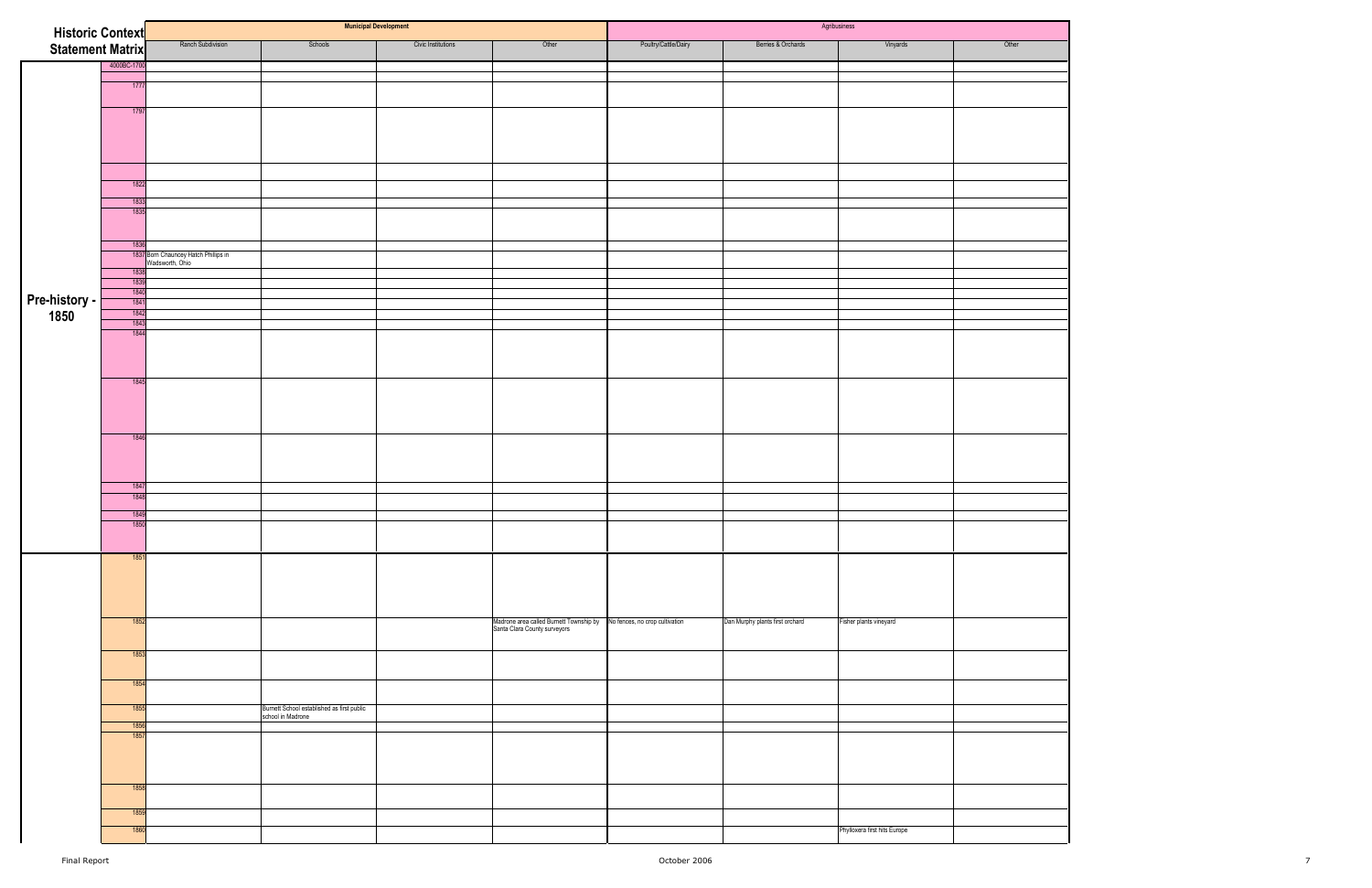| <b>Historic Context</b>                   |              |                                                                                                                                                              |         | <b>Municipal Development</b>                                                                                    |                                                                             |                      |                    | Agribusiness                                                                     |       |
|-------------------------------------------|--------------|--------------------------------------------------------------------------------------------------------------------------------------------------------------|---------|-----------------------------------------------------------------------------------------------------------------|-----------------------------------------------------------------------------|----------------------|--------------------|----------------------------------------------------------------------------------|-------|
| <b>Statement Matrix</b>                   |              | Ranch Subdivision                                                                                                                                            | Schools | Civic Institutions                                                                                              | Other                                                                       | Poultry/Cattle/Dairy | Berries & Orchards | Vinyards                                                                         | Other |
|                                           | 1861         |                                                                                                                                                              |         |                                                                                                                 |                                                                             |                      |                    | Fisher heirs sell a portion of his vineyard to<br>Jose Maria Malaguerra          |       |
|                                           | 1862         |                                                                                                                                                              |         |                                                                                                                 |                                                                             |                      |                    |                                                                                  |       |
|                                           |              |                                                                                                                                                              |         |                                                                                                                 |                                                                             |                      |                    |                                                                                  |       |
|                                           |              |                                                                                                                                                              |         |                                                                                                                 |                                                                             |                      |                    |                                                                                  |       |
|                                           | 1863         |                                                                                                                                                              |         |                                                                                                                 |                                                                             |                      |                    |                                                                                  |       |
|                                           | 1864<br>1865 |                                                                                                                                                              |         |                                                                                                                 |                                                                             |                      |                    |                                                                                  |       |
|                                           | 1866         |                                                                                                                                                              |         |                                                                                                                 |                                                                             |                      |                    |                                                                                  |       |
|                                           |              |                                                                                                                                                              |         |                                                                                                                 |                                                                             |                      |                    |                                                                                  |       |
|                                           | 1867         |                                                                                                                                                              |         | Sherman (later Madrone) Post Office<br>commissioned in December                                                 |                                                                             |                      |                    |                                                                                  |       |
|                                           | 1868         |                                                                                                                                                              |         |                                                                                                                 |                                                                             |                      |                    |                                                                                  |       |
|                                           |              |                                                                                                                                                              |         |                                                                                                                 |                                                                             |                      |                    |                                                                                  |       |
|                                           | 1869         |                                                                                                                                                              |         |                                                                                                                 |                                                                             |                      |                    | Jose Maria Malaguerra builds Malaguerra<br>Winery                                |       |
|                                           |              |                                                                                                                                                              |         |                                                                                                                 |                                                                             |                      |                    |                                                                                  |       |
|                                           | 1870         |                                                                                                                                                              |         | Sherman PO decommissioned                                                                                       |                                                                             |                      |                    |                                                                                  |       |
|                                           |              |                                                                                                                                                              |         |                                                                                                                 |                                                                             |                      |                    |                                                                                  |       |
|                                           | 1871         |                                                                                                                                                              |         | Sherman PO recommissioned, Tennant<br>Post Office established at 21-Mile House                                  |                                                                             |                      |                    |                                                                                  |       |
|                                           | 1872         |                                                                                                                                                              |         |                                                                                                                 |                                                                             |                      |                    |                                                                                  |       |
|                                           | 1873         |                                                                                                                                                              |         |                                                                                                                 |                                                                             |                      |                    | Phylloxera discovered in Sonoma County                                           |       |
|                                           | 1874         |                                                                                                                                                              |         |                                                                                                                 |                                                                             |                      |                    |                                                                                  |       |
|                                           |              |                                                                                                                                                              |         |                                                                                                                 |                                                                             |                      |                    |                                                                                  |       |
|                                           |              |                                                                                                                                                              |         |                                                                                                                 |                                                                             |                      |                    |                                                                                  |       |
|                                           | 1875         |                                                                                                                                                              |         |                                                                                                                 |                                                                             |                      |                    |                                                                                  |       |
|                                           | 1876<br>1877 |                                                                                                                                                              |         |                                                                                                                 |                                                                             |                      |                    |                                                                                  |       |
|                                           | 1878         |                                                                                                                                                              |         |                                                                                                                 |                                                                             |                      |                    |                                                                                  |       |
|                                           |              | 1879 CH Phillips nominated by Republicans for<br><b>Pailroad Commissioner for the 3rd District of</b><br>California, lost to General George<br>Stoneman(CHP) |         |                                                                                                                 |                                                                             |                      |                    |                                                                                  |       |
|                                           | 1880         |                                                                                                                                                              |         |                                                                                                                 | Census has 35,113 people in Santa Clara<br>Co., estimates 45-50,000 by 1887 |                      |                    |                                                                                  |       |
| 1851 - 1906:                              |              |                                                                                                                                                              |         |                                                                                                                 |                                                                             |                      |                    |                                                                                  |       |
| Ranchos to <del> </del><br> Incorporation | 1881         |                                                                                                                                                              |         |                                                                                                                 | population around 540 in Morgan Hill area                                   |                      |                    |                                                                                  |       |
|                                           |              |                                                                                                                                                              |         |                                                                                                                 |                                                                             |                      |                    |                                                                                  |       |
|                                           |              |                                                                                                                                                              |         |                                                                                                                 |                                                                             |                      |                    |                                                                                  |       |
|                                           |              |                                                                                                                                                              |         |                                                                                                                 |                                                                             |                      |                    |                                                                                  |       |
|                                           |              |                                                                                                                                                              |         |                                                                                                                 |                                                                             |                      |                    |                                                                                  |       |
|                                           | 1882         |                                                                                                                                                              |         | Sherman PO becomes Madrone PO                                                                                   |                                                                             |                      |                    |                                                                                  |       |
|                                           |              |                                                                                                                                                              |         |                                                                                                                 |                                                                             |                      |                    |                                                                                  |       |
|                                           | 1883         |                                                                                                                                                              |         |                                                                                                                 |                                                                             |                      |                    |                                                                                  |       |
|                                           | 1884         |                                                                                                                                                              |         |                                                                                                                 |                                                                             |                      |                    |                                                                                  |       |
|                                           |              |                                                                                                                                                              |         |                                                                                                                 |                                                                             |                      |                    |                                                                                  |       |
|                                           | 1885         |                                                                                                                                                              |         | 18-Mile House owner/proprietor, L.J. Pinard<br>serves as postmaster, express agent and<br>ticket agent for SPRR |                                                                             |                      |                    | Bisceglia Brothers - Joseph, Pasquele,<br>Bruno, Alphonse - immigrate from Italy |       |
|                                           | 1886         |                                                                                                                                                              |         |                                                                                                                 |                                                                             |                      |                    |                                                                                  |       |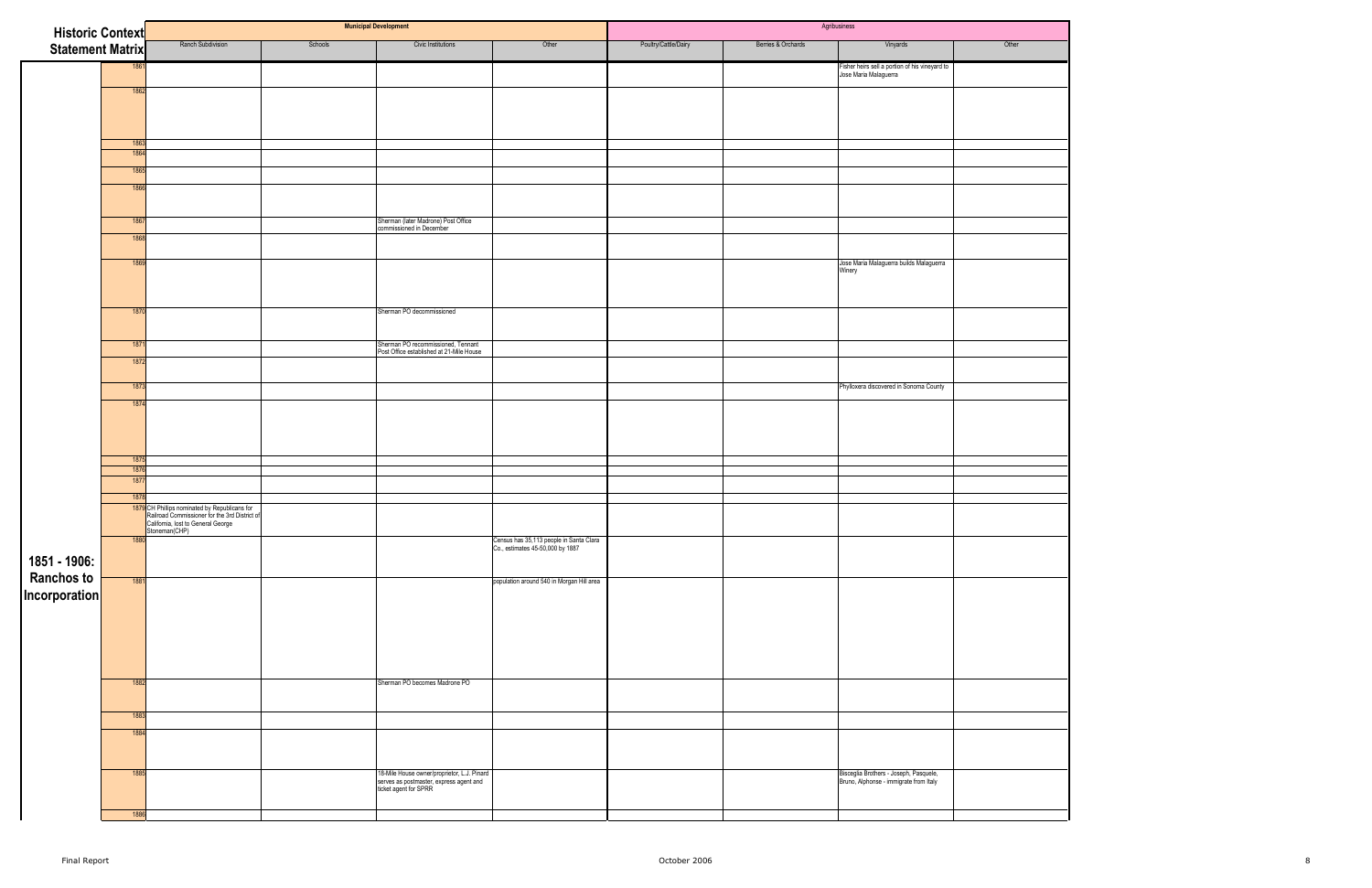| <b>Historic Context</b>           |                                                                                                                               |                                                                                                                                                                                           | <b>Municipal Development</b>                                                                                                                                                                   |                                                                                                                                                                                                                                                                                                                                                     |                      |                    | Agribusiness                                                                                                                                                                                              |       |
|-----------------------------------|-------------------------------------------------------------------------------------------------------------------------------|-------------------------------------------------------------------------------------------------------------------------------------------------------------------------------------------|------------------------------------------------------------------------------------------------------------------------------------------------------------------------------------------------|-----------------------------------------------------------------------------------------------------------------------------------------------------------------------------------------------------------------------------------------------------------------------------------------------------------------------------------------------------|----------------------|--------------------|-----------------------------------------------------------------------------------------------------------------------------------------------------------------------------------------------------------|-------|
| <b>Statement Matrix</b>           | <b>Ranch Subdivision</b>                                                                                                      | Schools                                                                                                                                                                                   | <b>Civic Institutions</b>                                                                                                                                                                      | Other                                                                                                                                                                                                                                                                                                                                               | Poultry/Cattle/Dairy | Berries & Orchards | Vinyards                                                                                                                                                                                                  | Other |
|                                   | 1887                                                                                                                          |                                                                                                                                                                                           | Tennant PO merged with Madrone PO                                                                                                                                                              |                                                                                                                                                                                                                                                                                                                                                     |                      |                    | Map mentions vineyard of JJ Bowen and<br>JW Ransome in Madrone                                                                                                                                            |       |
|                                   | 188<br>188                                                                                                                    |                                                                                                                                                                                           |                                                                                                                                                                                                |                                                                                                                                                                                                                                                                                                                                                     |                      |                    | Bisceglia Brothers open winery and cannery<br>and send for more family back in Italy which<br>includes Cribari family                                                                                     |       |
|                                   | 189                                                                                                                           |                                                                                                                                                                                           |                                                                                                                                                                                                |                                                                                                                                                                                                                                                                                                                                                     |                      |                    |                                                                                                                                                                                                           |       |
|                                   | 189                                                                                                                           | Peebles Tract in Burnett Township surveyed<br>for subdivision, existing town buildings<br>moved or new buildngs constructed on east<br>side of tracks                                     |                                                                                                                                                                                                |                                                                                                                                                                                                                                                                                                                                                     |                      |                    |                                                                                                                                                                                                           |       |
| RANCH<br><b>SUBDIVIDE</b>         | 1892 Hills contract with C.H. Phillips to subdivide<br><b>MORGAN HILL</b> ranch into lots for sale                            |                                                                                                                                                                                           |                                                                                                                                                                                                | Morgan Hill planned around Monterey Road<br>and train depot                                                                                                                                                                                                                                                                                         |                      |                    |                                                                                                                                                                                                           |       |
|                                   | 1893 Catherine Dunne Ranch subdivided, approx.<br>18,000 acres between Morgan Hill and<br>Gilroy                              |                                                                                                                                                                                           | Post office for Morgan Hill established<br>1/9/1893, Charlie Covert first postmaster<br>(10), Sunset Telephone Company operated Morgan Hill Sun established as a weekly,<br>out of Post Office | construct new building (8)                                                                                                                                                                                                                                                                                                                          |                      |                    |                                                                                                                                                                                                           |       |
|                                   | 1894                                                                                                                          | First MH grammar school built on 4th St                                                                                                                                                   |                                                                                                                                                                                                | First 4th of July parade held                                                                                                                                                                                                                                                                                                                       |                      |                    |                                                                                                                                                                                                           |       |
|                                   | 1895 Fisher tract subdivided by CH Phillips,<br>acre lots for \$100-125 with office in San<br>Jose run by T.S. Montgomery (8) | Machado School founded on Sycamore Ave,<br>approx. 19,000 acres, selling land in 5,10,20 1st Grammar School constructed in Morgan<br>Hill on 4th Street between Monterey Rd and<br>Depot. |                                                                                                                                                                                                | map shows Madrone and Madrone Soda<br>Springs, Morgan Hill Tennant, San Martin,<br>Rucker (1 year old at time of 1895<br>publication), Gilroy and Gilroy Hot Springs,<br>population in SCC up 43.71% from 1880 to<br>1890, Madrone, Morgan Hill and Gilroy Hot<br>Springs all have their own post offices,<br>Morgan Hill population is approx. 250 |                      |                    |                                                                                                                                                                                                           |       |
|                                   | 1896                                                                                                                          |                                                                                                                                                                                           |                                                                                                                                                                                                |                                                                                                                                                                                                                                                                                                                                                     |                      |                    |                                                                                                                                                                                                           |       |
|                                   | 189                                                                                                                           | New Burnett School built on site of old<br>building                                                                                                                                       | George Edes appointed postmaster in<br>Morgan Hill                                                                                                                                             |                                                                                                                                                                                                                                                                                                                                                     |                      |                    |                                                                                                                                                                                                           |       |
|                                   | 189                                                                                                                           |                                                                                                                                                                                           |                                                                                                                                                                                                |                                                                                                                                                                                                                                                                                                                                                     |                      |                    | Malaguerra Winery closes                                                                                                                                                                                  |       |
|                                   | 1899 Catherine Dunne Ranch subdivision<br>pamphlet re-released                                                                |                                                                                                                                                                                           |                                                                                                                                                                                                |                                                                                                                                                                                                                                                                                                                                                     |                      |                    | Agustion Guglieri buys Malaguerra Winery<br>and expands it                                                                                                                                                |       |
|                                   | 1900 Hills sell remaining ranchlands except for<br>200-acres surrounding Villa Miramonte                                      |                                                                                                                                                                                           |                                                                                                                                                                                                |                                                                                                                                                                                                                                                                                                                                                     |                      |                    | By the end of the 19th century, wine<br>reached the 6 million gallon mark, Santa<br>Clara County produced 1/3 of California's<br>wine, Paul Masson's California champaign<br>was winning awards in Europe |       |
|                                   | 190 <sup>°</sup>                                                                                                              |                                                                                                                                                                                           |                                                                                                                                                                                                |                                                                                                                                                                                                                                                                                                                                                     |                      |                    |                                                                                                                                                                                                           |       |
|                                   | 190<br>190                                                                                                                    |                                                                                                                                                                                           |                                                                                                                                                                                                |                                                                                                                                                                                                                                                                                                                                                     |                      |                    |                                                                                                                                                                                                           |       |
|                                   | 1904                                                                                                                          | 2nd grammar school built in Morgan Hill next<br>to 1st school. 1895 school becomes a<br>kindergarten                                                                                      |                                                                                                                                                                                                |                                                                                                                                                                                                                                                                                                                                                     |                      |                    | Benjamin Cribari and his 3 sons buys 40<br>acres in Madrone, grows to 3000                                                                                                                                |       |
|                                   | 1905 New brochure for Dunne ranch created to<br>help sell remaining lots                                                      |                                                                                                                                                                                           |                                                                                                                                                                                                |                                                                                                                                                                                                                                                                                                                                                     |                      |                    |                                                                                                                                                                                                           |       |
| <b>EARTHQUAKE</b><br>Incorporatio | 1906                                                                                                                          | William Weeks designes Live Oak High<br>School on Monterey Rd between Keystone<br>and West Central Avenues                                                                                | Masonic Hall 2nd floor used as City Hall                                                                                                                                                       | Necessary population of 500 people per<br>square mile reached, vote for incorporation<br>passes                                                                                                                                                                                                                                                     |                      |                    |                                                                                                                                                                                                           |       |

| ther<br>O |
|-----------|
|           |
|           |
|           |
|           |
|           |
|           |
|           |
|           |
|           |
|           |
|           |
|           |
|           |
|           |
|           |
|           |
|           |
|           |
|           |
|           |
|           |
|           |
|           |
|           |
|           |
|           |
|           |
|           |
|           |
|           |
|           |
|           |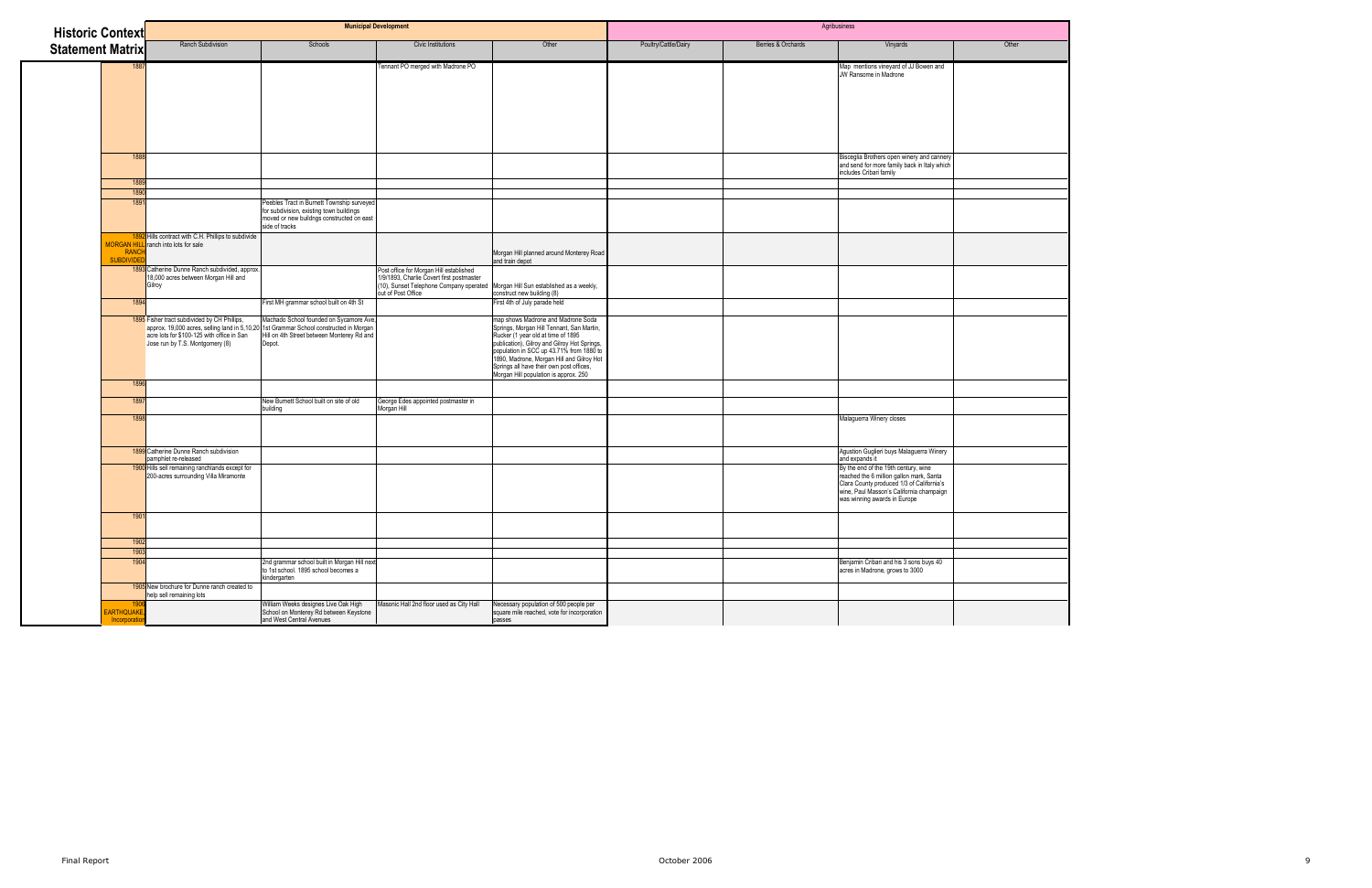| <b>Historic Context</b>                |              |                                                                                                                                                                                                                                                                                                     | <b>Municipal Development</b>                                                                                                     |                                                                                                                                                                                   |                                                                           |                                            |                                                                                                                                                                                                                                                                                                                                         | Agribusiness                                                                                                                                                             |                                                                          |
|----------------------------------------|--------------|-----------------------------------------------------------------------------------------------------------------------------------------------------------------------------------------------------------------------------------------------------------------------------------------------------|----------------------------------------------------------------------------------------------------------------------------------|-----------------------------------------------------------------------------------------------------------------------------------------------------------------------------------|---------------------------------------------------------------------------|--------------------------------------------|-----------------------------------------------------------------------------------------------------------------------------------------------------------------------------------------------------------------------------------------------------------------------------------------------------------------------------------------|--------------------------------------------------------------------------------------------------------------------------------------------------------------------------|--------------------------------------------------------------------------|
| <b>Statement Matrix</b>                |              | Ranch Subdivision                                                                                                                                                                                                                                                                                   | Schools                                                                                                                          | Civic Institutions                                                                                                                                                                | Other                                                                     | Poultry/Cattle/Dairy                       | Berries & Orchards                                                                                                                                                                                                                                                                                                                      | Vinyards                                                                                                                                                                 | Other                                                                    |
|                                        | 1907         |                                                                                                                                                                                                                                                                                                     |                                                                                                                                  | Volunteer Fire Department established,<br>hose cart and fire bell purchased                                                                                                       |                                                                           |                                            |                                                                                                                                                                                                                                                                                                                                         |                                                                                                                                                                          |                                                                          |
|                                        | 1908         |                                                                                                                                                                                                                                                                                                     |                                                                                                                                  |                                                                                                                                                                                   |                                                                           |                                            |                                                                                                                                                                                                                                                                                                                                         |                                                                                                                                                                          | Leonard Coates establishes nursery on end<br>of LaSelva Drive            |
|                                        | 1909         |                                                                                                                                                                                                                                                                                                     |                                                                                                                                  |                                                                                                                                                                                   |                                                                           |                                            |                                                                                                                                                                                                                                                                                                                                         |                                                                                                                                                                          |                                                                          |
|                                        | 1910         |                                                                                                                                                                                                                                                                                                     | A 2nd room is added to the Machado School                                                                                        |                                                                                                                                                                                   |                                                                           |                                            |                                                                                                                                                                                                                                                                                                                                         |                                                                                                                                                                          |                                                                          |
|                                        | 1911         |                                                                                                                                                                                                                                                                                                     |                                                                                                                                  |                                                                                                                                                                                   |                                                                           |                                            |                                                                                                                                                                                                                                                                                                                                         |                                                                                                                                                                          |                                                                          |
|                                        |              | 1912 remaining 200 acres of Ojo de Aqua<br>subdivided into 10- acre parcels, Hills retain<br>Villa Miramonte and 10 surrounding acres                                                                                                                                                               |                                                                                                                                  |                                                                                                                                                                                   |                                                                           |                                            |                                                                                                                                                                                                                                                                                                                                         |                                                                                                                                                                          |                                                                          |
|                                        | 1913         |                                                                                                                                                                                                                                                                                                     |                                                                                                                                  |                                                                                                                                                                                   |                                                                           |                                            |                                                                                                                                                                                                                                                                                                                                         |                                                                                                                                                                          |                                                                          |
|                                        | 1914         |                                                                                                                                                                                                                                                                                                     |                                                                                                                                  | First library established in a store on NW<br>corner of 2nd & Monterey                                                                                                            |                                                                           |                                            |                                                                                                                                                                                                                                                                                                                                         |                                                                                                                                                                          |                                                                          |
|                                        | 1915         |                                                                                                                                                                                                                                                                                                     |                                                                                                                                  |                                                                                                                                                                                   |                                                                           |                                            |                                                                                                                                                                                                                                                                                                                                         |                                                                                                                                                                          | Farmers' Union Packinghouse opens at 4th<br>and Depot                    |
|                                        | 1916<br>1917 |                                                                                                                                                                                                                                                                                                     |                                                                                                                                  | Fire Dept. purchases a water and chemical<br>truck to add to 1907 hose cart equipment                                                                                             |                                                                           |                                            |                                                                                                                                                                                                                                                                                                                                         |                                                                                                                                                                          | Sunsweet founded, Farmers Union Stock<br>Company formed                  |
|                                        | 1918         |                                                                                                                                                                                                                                                                                                     |                                                                                                                                  |                                                                                                                                                                                   |                                                                           |                                            |                                                                                                                                                                                                                                                                                                                                         |                                                                                                                                                                          |                                                                          |
|                                        | 1919         |                                                                                                                                                                                                                                                                                                     |                                                                                                                                  |                                                                                                                                                                                   | Friendly Inn Built, was social Hall and<br>eventual library, still around |                                            | fruit in order of production from greatest to<br>least: prunes, apricots, peaches, cherries                                                                                                                                                                                                                                             |                                                                                                                                                                          |                                                                          |
| 1907 - 1930:<br>$\sf{Incorporation}  $ |              | 1920 Gertrude Achilles, heir to Kodak fortune<br>purchases land from Joseph H. Rucker and<br>Co. of San Jose, lots 2,3,4,5 and part of 10<br>of Santa Cathrina Hills Subdivision (map<br>no.1), a subdivision of lots 162,178,193 of<br>Catherine Dunne Ranch (map no.7) in map<br>book "O" page 36 |                                                                                                                                  | City Council passes measure prohibiting fire<br>dept. equipt. from leaving city boundaries,<br>Rural Fire District set up to serve outlying<br>areas                              |                                                                           |                                            |                                                                                                                                                                                                                                                                                                                                         | Prohibition leads Cribari to produce<br>sacramental and medicinal wines, become<br>so popular that it has to expand, Guglieri<br>sells Malguerra Winery to John Traverso |                                                                          |
| to Great                               | 1921         |                                                                                                                                                                                                                                                                                                     | Burnett School leaking, second floor razed,<br>classrooms added to lower floor                                                   |                                                                                                                                                                                   |                                                                           |                                            |                                                                                                                                                                                                                                                                                                                                         |                                                                                                                                                                          |                                                                          |
| <b>Depression</b>                      |              | 1922 GA Builds Fountain Oaks on 500 acres of<br>land, eventually contains over 3 dozen<br>structures (HABS Documentation), moves<br>into guest house when it is done while main<br>house is constructed                                                                                             |                                                                                                                                  |                                                                                                                                                                                   | population in 1922 about 1500                                             | noted for poultry, dairy and stock ranches | large tracts of land have been leased by<br>Japanese and Chinese and now the Oriental Association was very profitable<br>control the bulk of the valley's berry output"<br>- taking about SCC in general (1), "small<br>farming is the main industry" meaning fruits<br>and nuts (1), Schools closed for the prune<br>harvesting season | prior to Prohibition California Wine Growers'                                                                                                                            | California Prune and Apricot Growers, Inc.<br>Plant No. 2 in Morgan Hill |
|                                        | 1923         |                                                                                                                                                                                                                                                                                                     |                                                                                                                                  |                                                                                                                                                                                   |                                                                           |                                            |                                                                                                                                                                                                                                                                                                                                         |                                                                                                                                                                          |                                                                          |
|                                        | 1924         |                                                                                                                                                                                                                                                                                                     | William Weeks designes new Morgan Hill<br>Grammar School at NE corner of Dunne &<br>Monterey, other grammar schools<br>abandoned |                                                                                                                                                                                   |                                                                           |                                            |                                                                                                                                                                                                                                                                                                                                         |                                                                                                                                                                          |                                                                          |
|                                        | 1925         |                                                                                                                                                                                                                                                                                                     |                                                                                                                                  |                                                                                                                                                                                   |                                                                           |                                            |                                                                                                                                                                                                                                                                                                                                         | Emilio & Emilia Guglielmo found family<br>winery, still run by 3rd generation in original<br>location                                                                    |                                                                          |
|                                        | 1926         |                                                                                                                                                                                                                                                                                                     | 190 Grammar school purchased by Grange,<br>still there and owned by the Grange                                                   |                                                                                                                                                                                   |                                                                           |                                            |                                                                                                                                                                                                                                                                                                                                         |                                                                                                                                                                          |                                                                          |
|                                        |              | 1927 GA finishes main house and a house nearby<br>for her friend Charles Kellogg - the Nature<br>Singer, builds house 1/2 miles away on the<br>property for Kellogg who served as<br>caretaker for next 20 years                                                                                    |                                                                                                                                  |                                                                                                                                                                                   |                                                                           |                                            |                                                                                                                                                                                                                                                                                                                                         |                                                                                                                                                                          |                                                                          |
|                                        | 1928<br>1929 |                                                                                                                                                                                                                                                                                                     |                                                                                                                                  |                                                                                                                                                                                   |                                                                           |                                            |                                                                                                                                                                                                                                                                                                                                         |                                                                                                                                                                          |                                                                          |
|                                        | 1930         |                                                                                                                                                                                                                                                                                                     |                                                                                                                                  | Morgan Hill opens new City Hall and Library<br>on the Civic Center site at Main & Monterey,<br>also houses public works, police, fire dept<br>and CDF fire dept., used until 1973 |                                                                           |                                            |                                                                                                                                                                                                                                                                                                                                         |                                                                                                                                                                          |                                                                          |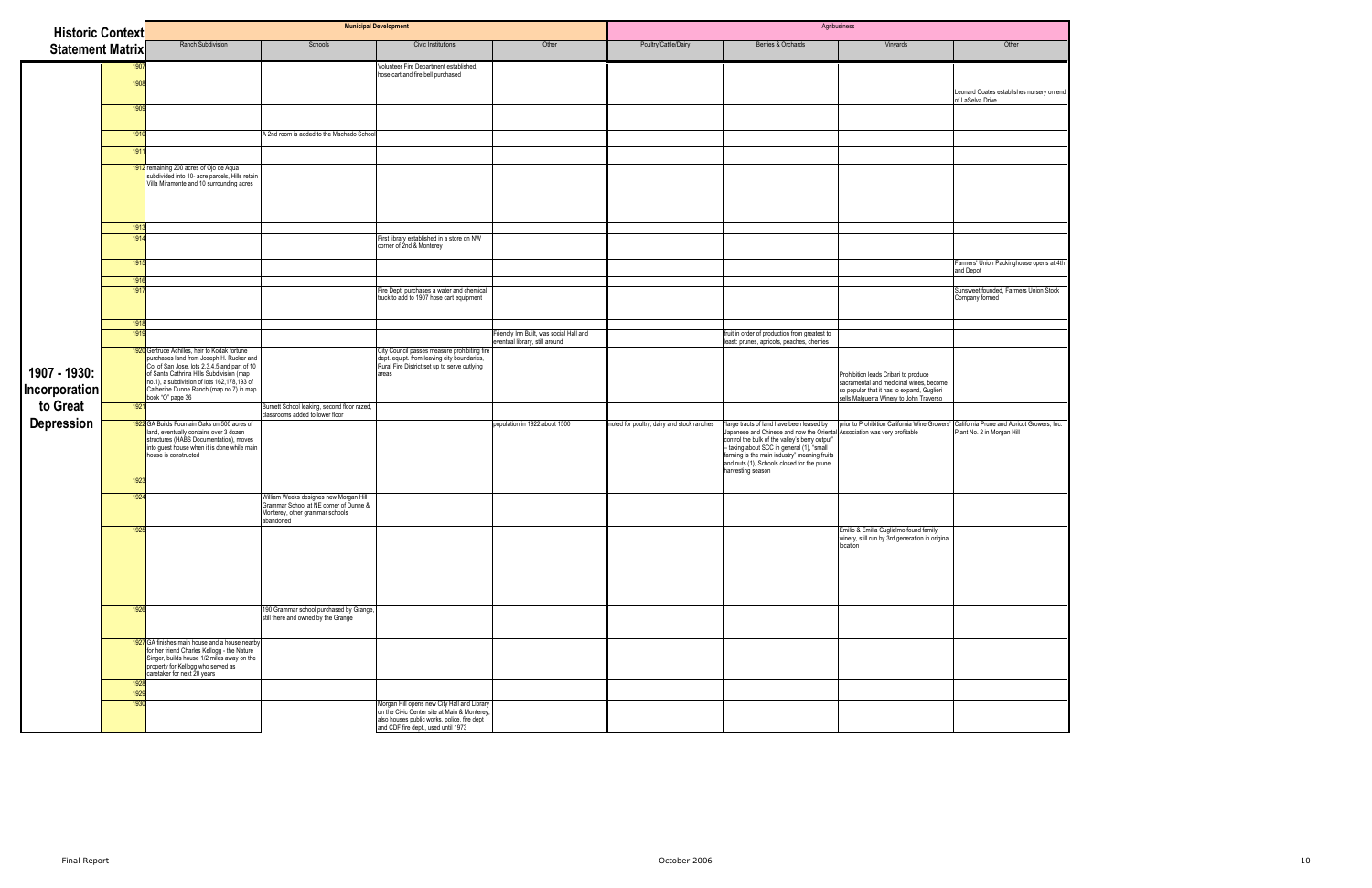| <b>Historic Context</b>      |                   |                                                                     |                                          | <b>Municipal Development</b> |                                                                                                   | Agribusiness                                                           |                    |                                                                                                                   |                                                                     |
|------------------------------|-------------------|---------------------------------------------------------------------|------------------------------------------|------------------------------|---------------------------------------------------------------------------------------------------|------------------------------------------------------------------------|--------------------|-------------------------------------------------------------------------------------------------------------------|---------------------------------------------------------------------|
| <b>Statement Matrix</b>      |                   | Ranch Subdivision                                                   | Schools                                  | Civic Institutions           | Other                                                                                             | Poultry/Cattle/Dairy                                                   | Berries & Orchards | Vinyards                                                                                                          | Other                                                               |
|                              | 1931              |                                                                     |                                          |                              |                                                                                                   |                                                                        |                    |                                                                                                                   |                                                                     |
|                              | 1932              |                                                                     |                                          |                              |                                                                                                   |                                                                        |                    |                                                                                                                   |                                                                     |
|                              | 1933              |                                                                     |                                          |                              |                                                                                                   |                                                                        |                    |                                                                                                                   |                                                                     |
|                              | 1934              |                                                                     |                                          |                              |                                                                                                   | Madrone Rodeo founded with 16 local<br>backers, lasts unil 1947        |                    | <b>Prohibition Ends</b>                                                                                           |                                                                     |
|                              | 1935              |                                                                     |                                          |                              |                                                                                                   |                                                                        |                    |                                                                                                                   |                                                                     |
|                              | 1936              |                                                                     |                                          |                              |                                                                                                   |                                                                        |                    |                                                                                                                   | post 1936 - One of the counties largest<br>nurseries in Morgan Hill |
|                              | 1937              |                                                                     |                                          |                              |                                                                                                   |                                                                        |                    |                                                                                                                   |                                                                     |
|                              | 1938              |                                                                     |                                          |                              |                                                                                                   |                                                                        |                    |                                                                                                                   |                                                                     |
| 1931 - 1945:<br><b>Great</b> |                   | 1939 Daniel Chapman, heir to Hill fortune, sells<br>Villa Miramonte |                                          |                              |                                                                                                   |                                                                        |                    | Bisceglia Brother sell their interest in their<br>cannery to concentrate on the wine business                     |                                                                     |
| <b>Depression</b>            | 1940              |                                                                     |                                          |                              |                                                                                                   |                                                                        |                    |                                                                                                                   |                                                                     |
|                              | 1941              |                                                                     |                                          |                              |                                                                                                   |                                                                        |                    |                                                                                                                   |                                                                     |
| to end of                    | 1942              |                                                                     |                                          |                              |                                                                                                   | 1942-1945 - Madrone Rodeo cancelled for<br>WWII                        |                    |                                                                                                                   |                                                                     |
| <b>WWII</b>                  | 1943              |                                                                     |                                          |                              |                                                                                                   |                                                                        |                    |                                                                                                                   |                                                                     |
|                              |                   |                                                                     |                                          |                              |                                                                                                   |                                                                        |                    |                                                                                                                   |                                                                     |
|                              | 1944              |                                                                     |                                          |                              |                                                                                                   |                                                                        |                    | Cribari moves operations to Evergreen near<br>San Jose, sells Madrone facilities to owners<br>of Lucky Lager beer |                                                                     |
|                              | 1945              |                                                                     |                                          |                              |                                                                                                   |                                                                        |                    | Bisceglia Brothers move their base of<br>operations to Madera                                                     |                                                                     |
|                              | 1946              |                                                                     |                                          |                              |                                                                                                   |                                                                        |                    |                                                                                                                   |                                                                     |
|                              | 1947              |                                                                     |                                          |                              |                                                                                                   |                                                                        |                    |                                                                                                                   |                                                                     |
|                              | 1948              |                                                                     |                                          |                              | Mt. Bache now called Loma Prieta,<br>population of Morgan hill about 1650                         |                                                                        |                    |                                                                                                                   |                                                                     |
|                              | 1949              |                                                                     | Burnett and Morgan Hill districts merged |                              |                                                                                                   |                                                                        |                    |                                                                                                                   |                                                                     |
| 1946 - 1957:                 | 1950              |                                                                     |                                          |                              | Anderson Dam constructed                                                                          |                                                                        |                    | Malaguerra winery sold to the Tilsons,<br>Malaguerra winery closes for good                                       | 1950s many nurseries move to Watsonville                            |
|                              | 1951              |                                                                     |                                          |                              |                                                                                                   |                                                                        |                    |                                                                                                                   |                                                                     |
| <b>Post WWII</b>             | 1952              |                                                                     |                                          |                              |                                                                                                   |                                                                        |                    |                                                                                                                   |                                                                     |
|                              |                   |                                                                     |                                          |                              |                                                                                                   |                                                                        |                    |                                                                                                                   |                                                                     |
|                              | 1953<br>1954      |                                                                     |                                          |                              |                                                                                                   |                                                                        |                    |                                                                                                                   |                                                                     |
|                              |                   |                                                                     |                                          |                              | Morgan Hill airport operates off Cochrane<br>near current Sutter Blvd, Chesbro Dam<br>constructed |                                                                        |                    |                                                                                                                   |                                                                     |
|                              | 1955              |                                                                     |                                          |                              |                                                                                                   | 1 of California's 5 famous rodeos is in<br>Madrone – the Madrone Rodeo |                    |                                                                                                                   |                                                                     |
|                              |                   | 1956 G. Achilles dies                                               |                                          |                              |                                                                                                   |                                                                        |                    |                                                                                                                   |                                                                     |
|                              | 1957<br>IBM OPENS |                                                                     |                                          |                              |                                                                                                   |                                                                        |                    | Malaguerra property sold to John Klinke                                                                           |                                                                     |
|                              |                   |                                                                     |                                          |                              |                                                                                                   |                                                                        |                    |                                                                                                                   |                                                                     |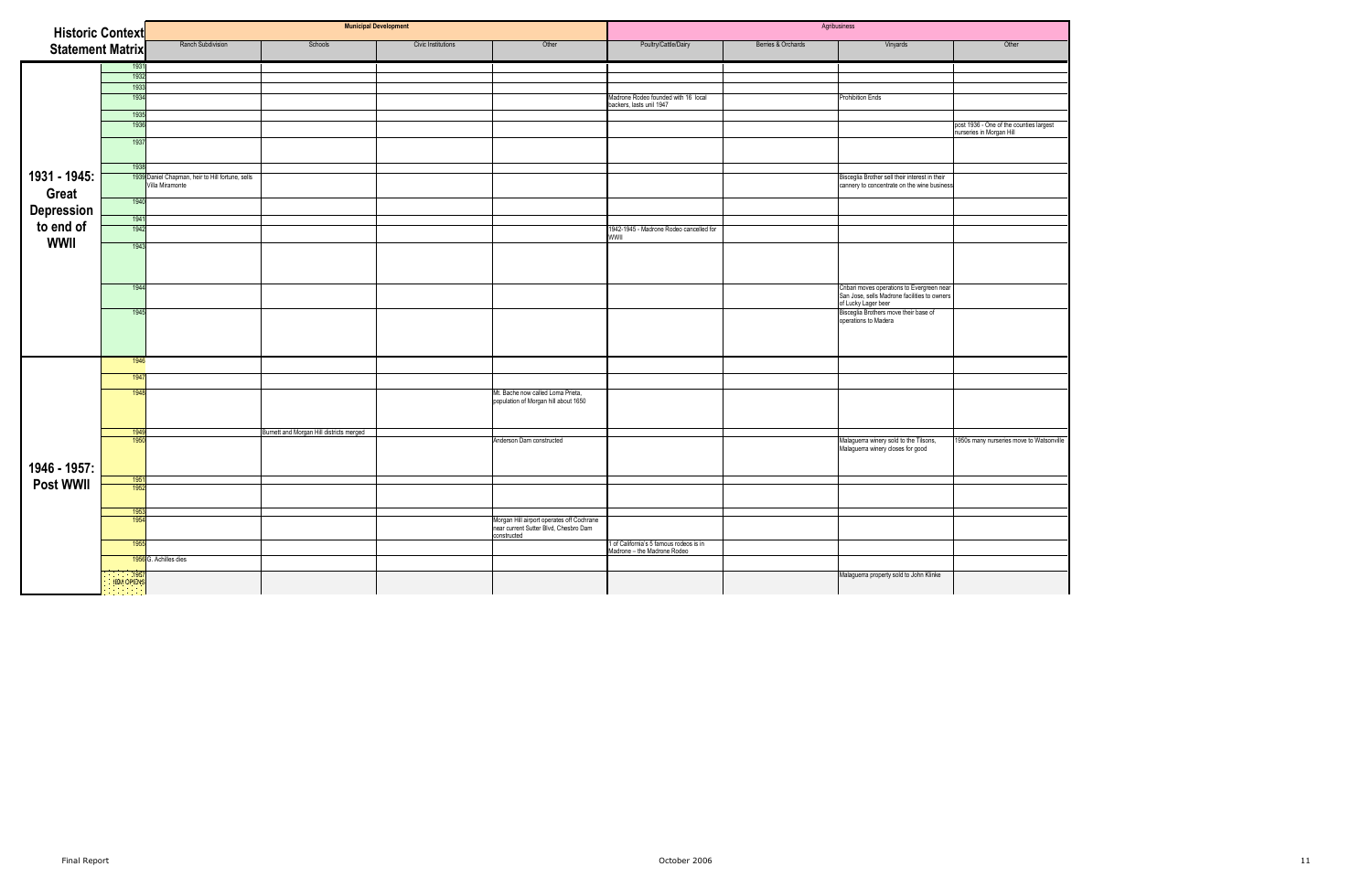|                         | <b>Historic Context</b> |                                                                                  |                                                                                                                                                                                                                       | <b>Municipal Development</b>                                                |                                                                                      |                      |                    | Agribusiness                                                                                           |                                        |
|-------------------------|-------------------------|----------------------------------------------------------------------------------|-----------------------------------------------------------------------------------------------------------------------------------------------------------------------------------------------------------------------|-----------------------------------------------------------------------------|--------------------------------------------------------------------------------------|----------------------|--------------------|--------------------------------------------------------------------------------------------------------|----------------------------------------|
| <b>Statement Matrix</b> |                         | Ranch Subdivision                                                                | Schools                                                                                                                                                                                                               | Civic Institutions                                                          | Other                                                                                | Poultry/Cattle/Dairy | Berries & Orchards | Vinyards                                                                                               | Other                                  |
|                         |                         |                                                                                  |                                                                                                                                                                                                                       |                                                                             | Madrone annexed into Morgan Hill                                                     |                      |                    |                                                                                                        |                                        |
|                         |                         | 1958 First Tract Housing in MH, on Claremont St.<br>and cost \$18,000 for 1000sf |                                                                                                                                                                                                                       |                                                                             |                                                                                      |                      |                    |                                                                                                        |                                        |
|                         |                         |                                                                                  |                                                                                                                                                                                                                       |                                                                             |                                                                                      |                      |                    |                                                                                                        |                                        |
|                         | 1959<br>1960            |                                                                                  |                                                                                                                                                                                                                       |                                                                             |                                                                                      |                      |                    |                                                                                                        |                                        |
|                         | 1961                    |                                                                                  | New Burnett school constructed at Tilton                                                                                                                                                                              |                                                                             |                                                                                      |                      |                    |                                                                                                        |                                        |
|                         | 1962                    |                                                                                  | and Daugherty Aves                                                                                                                                                                                                    |                                                                             |                                                                                      |                      |                    |                                                                                                        |                                        |
|                         | 1963                    |                                                                                  |                                                                                                                                                                                                                       |                                                                             |                                                                                      |                      |                    |                                                                                                        |                                        |
|                         | 1964                    |                                                                                  |                                                                                                                                                                                                                       |                                                                             |                                                                                      |                      |                    |                                                                                                        |                                        |
|                         | 1965<br>196             |                                                                                  | Morgan Hill-Burnett, San Martin, Machado<br>and Encinal Elementary Districts merge with<br>Live Oak Union High School District to form<br>Morgan Hill Unified School District<br>Machado School closed and grades 1-2 |                                                                             |                                                                                      |                      |                    |                                                                                                        |                                        |
|                         | 1967                    |                                                                                  | moved to portables on the site, other grades                                                                                                                                                                          |                                                                             |                                                                                      |                      |                    |                                                                                                        |                                        |
|                         | 1968                    |                                                                                  | moved into other existing schools                                                                                                                                                                                     |                                                                             |                                                                                      |                      |                    |                                                                                                        |                                        |
|                         | 1969                    |                                                                                  |                                                                                                                                                                                                                       |                                                                             |                                                                                      |                      |                    |                                                                                                        |                                        |
|                         | 1970                    |                                                                                  |                                                                                                                                                                                                                       |                                                                             |                                                                                      |                      |                    |                                                                                                        |                                        |
|                         | 1971                    |                                                                                  |                                                                                                                                                                                                                       |                                                                             |                                                                                      |                      |                    | Malaguerra Winery property sold to the<br>State of California                                          |                                        |
|                         | 1972                    |                                                                                  |                                                                                                                                                                                                                       |                                                                             |                                                                                      |                      |                    |                                                                                                        |                                        |
|                         | 1973                    |                                                                                  | Morgan Hill opens new City Hall and Library New City Hall & Library built on Peak Ave.<br>on the Civic Center site                                                                                                    |                                                                             |                                                                                      |                      |                    |                                                                                                        |                                        |
|                         | 1974                    |                                                                                  | new Live Oak High School opens on East<br>Main Avenue                                                                                                                                                                 |                                                                             |                                                                                      |                      |                    | Bisceglia Brothers sell winery to<br>Canadaiguia Wine Co., later becomes<br>Constellation Brands, lnc. |                                        |
|                         | 1975                    |                                                                                  | Morgan Hill Historical Museum established<br>at Civic Center in relocated 1911 Acton                                                                                                                                  | 1930 City Hall demolished, El Toro fire<br>station constructed              | Morgan Hill Historical Museum established<br>at Civic Center in relocated 1911 Acton |                      |                    |                                                                                                        |                                        |
|                         | 1976                    |                                                                                  | House<br>Machado Heritage Society restores                                                                                                                                                                            |                                                                             | House                                                                                |                      |                    |                                                                                                        |                                        |
|                         |                         |                                                                                  | Machado School to 1910 appearances                                                                                                                                                                                    |                                                                             |                                                                                      |                      |                    |                                                                                                        |                                        |
|                         | 1977<br>1978            |                                                                                  |                                                                                                                                                                                                                       | Dunne Hill fire station constructed                                         | First growth control, Measure E, passed                                              |                      |                    |                                                                                                        |                                        |
|                         | 1979                    |                                                                                  |                                                                                                                                                                                                                       |                                                                             | MH House (Villa Mira Monte) added to                                                 |                      |                    |                                                                                                        |                                        |
|                         | 1980                    |                                                                                  |                                                                                                                                                                                                                       |                                                                             | National Register of Historic Places                                                 |                      |                    |                                                                                                        | First Mushroom Mardi Gras              |
| 1961-2006               |                         |                                                                                  |                                                                                                                                                                                                                       |                                                                             |                                                                                      |                      |                    |                                                                                                        |                                        |
|                         | 1981                    |                                                                                  |                                                                                                                                                                                                                       |                                                                             |                                                                                      |                      |                    |                                                                                                        |                                        |
|                         | 1982<br>1983            |                                                                                  |                                                                                                                                                                                                                       |                                                                             |                                                                                      |                      |                    |                                                                                                        |                                        |
|                         |                         |                                                                                  |                                                                                                                                                                                                                       |                                                                             |                                                                                      |                      |                    |                                                                                                        |                                        |
|                         | <b>MORGAN HILI</b>      |                                                                                  |                                                                                                                                                                                                                       |                                                                             |                                                                                      |                      |                    |                                                                                                        |                                        |
|                         | <b>EARTHQUAKI</b>       |                                                                                  |                                                                                                                                                                                                                       |                                                                             |                                                                                      |                      |                    |                                                                                                        |                                        |
|                         | 198                     |                                                                                  |                                                                                                                                                                                                                       |                                                                             |                                                                                      |                      |                    |                                                                                                        |                                        |
|                         | 1986                    |                                                                                  |                                                                                                                                                                                                                       |                                                                             |                                                                                      |                      |                    |                                                                                                        |                                        |
|                         | 1987                    |                                                                                  |                                                                                                                                                                                                                       |                                                                             |                                                                                      |                      |                    |                                                                                                        | Sunsweet plant closes at 3rd and Depot |
|                         | 1988                    |                                                                                  |                                                                                                                                                                                                                       |                                                                             | Vineyard Town Center expanded onto 21-<br>Mile House site                            |                      |                    |                                                                                                        |                                        |
|                         | 195<br>LOMA PRIETA      |                                                                                  |                                                                                                                                                                                                                       |                                                                             |                                                                                      |                      |                    |                                                                                                        |                                        |
|                         | <b>EARTHQUAKI</b>       |                                                                                  |                                                                                                                                                                                                                       |                                                                             |                                                                                      |                      |                    |                                                                                                        |                                        |
|                         | 1990<br>1991            |                                                                                  |                                                                                                                                                                                                                       |                                                                             |                                                                                      |                      |                    | Cribari Table Wines sold to Constellation                                                              |                                        |
|                         | 1992                    |                                                                                  |                                                                                                                                                                                                                       |                                                                             |                                                                                      |                      |                    | Brands, Inc.                                                                                           |                                        |
|                         | 1993<br>1994            |                                                                                  |                                                                                                                                                                                                                       |                                                                             |                                                                                      |                      |                    |                                                                                                        |                                        |
|                         | 1995                    |                                                                                  |                                                                                                                                                                                                                       | Fire protection services contracted out to<br>Santa Clara County Fire Dept. |                                                                                      |                      |                    |                                                                                                        |                                        |
|                         | 1996                    |                                                                                  |                                                                                                                                                                                                                       |                                                                             |                                                                                      |                      |                    |                                                                                                        |                                        |
|                         | 199<br>1998             |                                                                                  |                                                                                                                                                                                                                       |                                                                             | Renovated Villa Miramonte opened to public                                           |                      |                    |                                                                                                        |                                        |
|                         | 1999                    |                                                                                  |                                                                                                                                                                                                                       |                                                                             |                                                                                      |                      |                    |                                                                                                        |                                        |
|                         | 2000                    |                                                                                  |                                                                                                                                                                                                                       |                                                                             |                                                                                      |                      |                    |                                                                                                        |                                        |
|                         | 200<br>2002             |                                                                                  | 1924 Grammar school moved to Llagas and                                                                                                                                                                               |                                                                             |                                                                                      |                      |                    |                                                                                                        |                                        |
|                         |                         |                                                                                  | Hale Streets, used by Carden Academy,<br>Community and Cultural Center constructed                                                                                                                                    |                                                                             |                                                                                      |                      |                    |                                                                                                        |                                        |
|                         | 2003                    |                                                                                  | on vacated site<br>well dries up at Machado School                                                                                                                                                                    |                                                                             |                                                                                      |                      |                    |                                                                                                        |                                        |
|                         | 2004                    |                                                                                  |                                                                                                                                                                                                                       |                                                                             |                                                                                      |                      |                    |                                                                                                        |                                        |
|                         | 2005                    |                                                                                  |                                                                                                                                                                                                                       |                                                                             | Museum (old Acton House) relocated to Villa                                          |                      |                    |                                                                                                        |                                        |
|                         | 2006                    |                                                                                  | Burnett School celebrates 150 years                                                                                                                                                                                   | Ground broken on Peak Ave. for new library                                  | Mira Monte site                                                                      |                      |                    |                                                                                                        |                                        |

| Other            |  |
|------------------|--|
|                  |  |
|                  |  |
|                  |  |
|                  |  |
|                  |  |
|                  |  |
|                  |  |
|                  |  |
|                  |  |
|                  |  |
|                  |  |
|                  |  |
|                  |  |
|                  |  |
|                  |  |
|                  |  |
|                  |  |
|                  |  |
|                  |  |
|                  |  |
|                  |  |
|                  |  |
|                  |  |
|                  |  |
|                  |  |
|                  |  |
|                  |  |
|                  |  |
|                  |  |
|                  |  |
|                  |  |
|                  |  |
|                  |  |
|                  |  |
|                  |  |
|                  |  |
|                  |  |
|                  |  |
|                  |  |
|                  |  |
|                  |  |
|                  |  |
|                  |  |
|                  |  |
|                  |  |
|                  |  |
|                  |  |
|                  |  |
|                  |  |
|                  |  |
|                  |  |
|                  |  |
|                  |  |
|                  |  |
|                  |  |
|                  |  |
|                  |  |
|                  |  |
|                  |  |
|                  |  |
|                  |  |
|                  |  |
|                  |  |
|                  |  |
|                  |  |
|                  |  |
|                  |  |
|                  |  |
| at 3rd and Depot |  |
|                  |  |
|                  |  |
|                  |  |
|                  |  |
|                  |  |
|                  |  |
|                  |  |
|                  |  |
|                  |  |
|                  |  |
|                  |  |
|                  |  |
|                  |  |
|                  |  |
|                  |  |
|                  |  |
|                  |  |
|                  |  |
|                  |  |
|                  |  |
|                  |  |
|                  |  |
|                  |  |
| rdi Gras         |  |
|                  |  |
|                  |  |
|                  |  |
|                  |  |
|                  |  |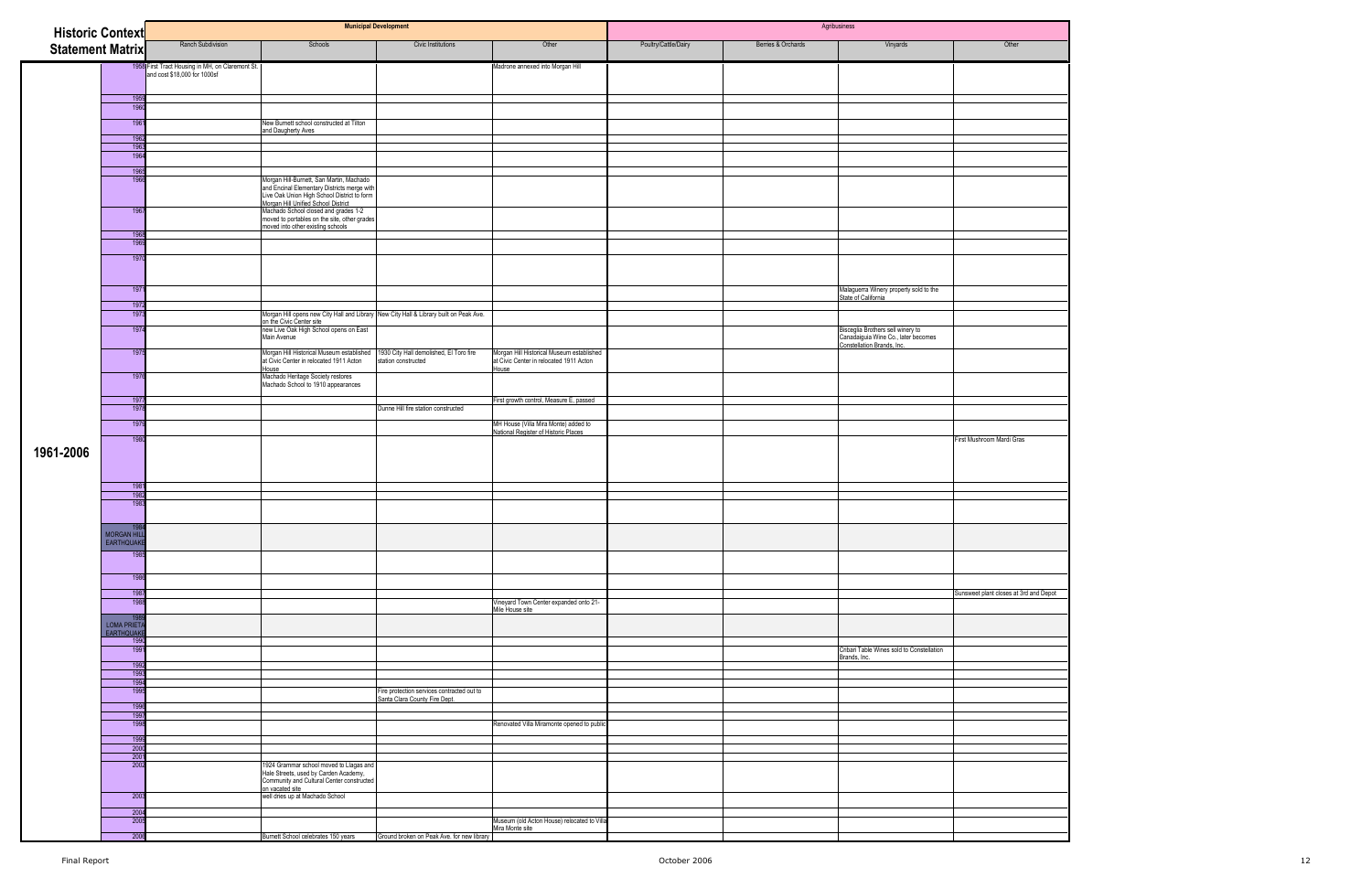| <b>Historic Context</b> |              |                  | <b>Commercial Development</b> |       | Ethnic, Cultural & Social Groups                                            |          |                      |                                 |                                                              |
|-------------------------|--------------|------------------|-------------------------------|-------|-----------------------------------------------------------------------------|----------|----------------------|---------------------------------|--------------------------------------------------------------|
| Statement Matrix        |              | Spas and Resorts | Tech / Light Industry         | Other |                                                                             |          | <b>Ethnic Groups</b> |                                 | Religious & Social Institutions                              |
|                         | 4000BC-1700  |                  |                               |       | Chinese                                                                     | Japanese | Italians             | Mexicans                        |                                                              |
|                         |              |                  |                               |       |                                                                             |          |                      |                                 |                                                              |
|                         | 1777         |                  |                               |       |                                                                             |          |                      |                                 |                                                              |
|                         | 1797         |                  |                               |       |                                                                             |          |                      |                                 |                                                              |
|                         |              |                  |                               |       |                                                                             |          |                      |                                 |                                                              |
|                         |              |                  |                               |       |                                                                             |          |                      |                                 |                                                              |
|                         |              |                  |                               |       |                                                                             |          |                      |                                 |                                                              |
|                         |              |                  |                               |       |                                                                             |          |                      |                                 |                                                              |
|                         | 1822         |                  |                               |       |                                                                             |          |                      | Mexican Independence from Spain |                                                              |
|                         | 1833         |                  |                               |       |                                                                             |          |                      |                                 |                                                              |
|                         | 183          |                  |                               |       |                                                                             |          |                      |                                 |                                                              |
|                         |              |                  |                               |       |                                                                             |          |                      |                                 |                                                              |
|                         | 1836         |                  |                               |       |                                                                             |          |                      |                                 |                                                              |
|                         | 1837         |                  |                               |       |                                                                             |          |                      |                                 |                                                              |
|                         | 183<br>1839  |                  |                               |       |                                                                             |          |                      |                                 |                                                              |
|                         | 1840         |                  |                               |       |                                                                             |          |                      |                                 |                                                              |
| Pre-history -<br>1850   | 1841<br>1842 |                  |                               |       |                                                                             |          |                      |                                 |                                                              |
|                         | 1843         |                  |                               |       |                                                                             |          |                      |                                 |                                                              |
|                         | 1844         |                  |                               |       |                                                                             |          |                      |                                 |                                                              |
|                         |              |                  |                               |       |                                                                             |          |                      |                                 |                                                              |
|                         |              |                  |                               |       |                                                                             |          |                      |                                 |                                                              |
|                         | 1845         |                  |                               |       |                                                                             |          |                      |                                 |                                                              |
|                         |              |                  |                               |       |                                                                             |          |                      |                                 |                                                              |
|                         |              |                  |                               |       |                                                                             |          |                      |                                 |                                                              |
|                         |              |                  |                               |       |                                                                             |          |                      |                                 |                                                              |
|                         | 1846         |                  |                               |       |                                                                             |          |                      |                                 |                                                              |
|                         |              |                  |                               |       |                                                                             |          |                      |                                 |                                                              |
|                         |              |                  |                               |       |                                                                             |          |                      |                                 |                                                              |
|                         | 1847         |                  |                               |       |                                                                             |          |                      |                                 |                                                              |
|                         | 1848         |                  |                               |       |                                                                             |          |                      |                                 |                                                              |
|                         | 1849<br>1850 |                  |                               |       |                                                                             |          |                      |                                 |                                                              |
|                         |              |                  |                               |       | begin arriving in valley after working in gold<br>mines and on railroad     |          |                      |                                 |                                                              |
|                         | 1851         |                  |                               |       |                                                                             |          |                      |                                 |                                                              |
|                         |              |                  |                               |       |                                                                             |          |                      |                                 |                                                              |
|                         |              |                  |                               |       |                                                                             |          |                      |                                 |                                                              |
|                         |              |                  |                               |       |                                                                             |          |                      |                                 |                                                              |
|                         |              |                  |                               |       |                                                                             |          |                      |                                 |                                                              |
|                         | 1852         |                  |                               |       |                                                                             |          |                      |                                 |                                                              |
|                         |              |                  |                               |       |                                                                             |          |                      |                                 |                                                              |
|                         | 1853         |                  |                               |       |                                                                             |          |                      |                                 |                                                              |
|                         |              |                  |                               |       |                                                                             |          |                      |                                 |                                                              |
|                         | 1854         |                  |                               |       |                                                                             |          |                      |                                 | Martin Murphy Sr. builts first San Martin<br>Catholic Church |
|                         | 1855         |                  |                               |       |                                                                             |          |                      |                                 |                                                              |
|                         |              |                  |                               |       |                                                                             |          |                      |                                 |                                                              |
|                         | 1856<br>1857 |                  |                               |       |                                                                             |          |                      |                                 |                                                              |
|                         |              |                  |                               |       |                                                                             |          |                      |                                 |                                                              |
|                         |              |                  |                               |       |                                                                             |          |                      |                                 |                                                              |
|                         |              |                  |                               |       |                                                                             |          |                      |                                 |                                                              |
|                         | 185          |                  |                               |       |                                                                             |          |                      |                                 |                                                              |
|                         | 1859         |                  |                               |       |                                                                             |          |                      |                                 |                                                              |
|                         | 1860         |                  |                               |       |                                                                             |          |                      |                                 |                                                              |
|                         |              |                  |                               |       | sharecrop while hired as laborers, raise<br>vegetables to sell door to door |          |                      |                                 |                                                              |
|                         |              |                  |                               |       |                                                                             |          |                      |                                 |                                                              |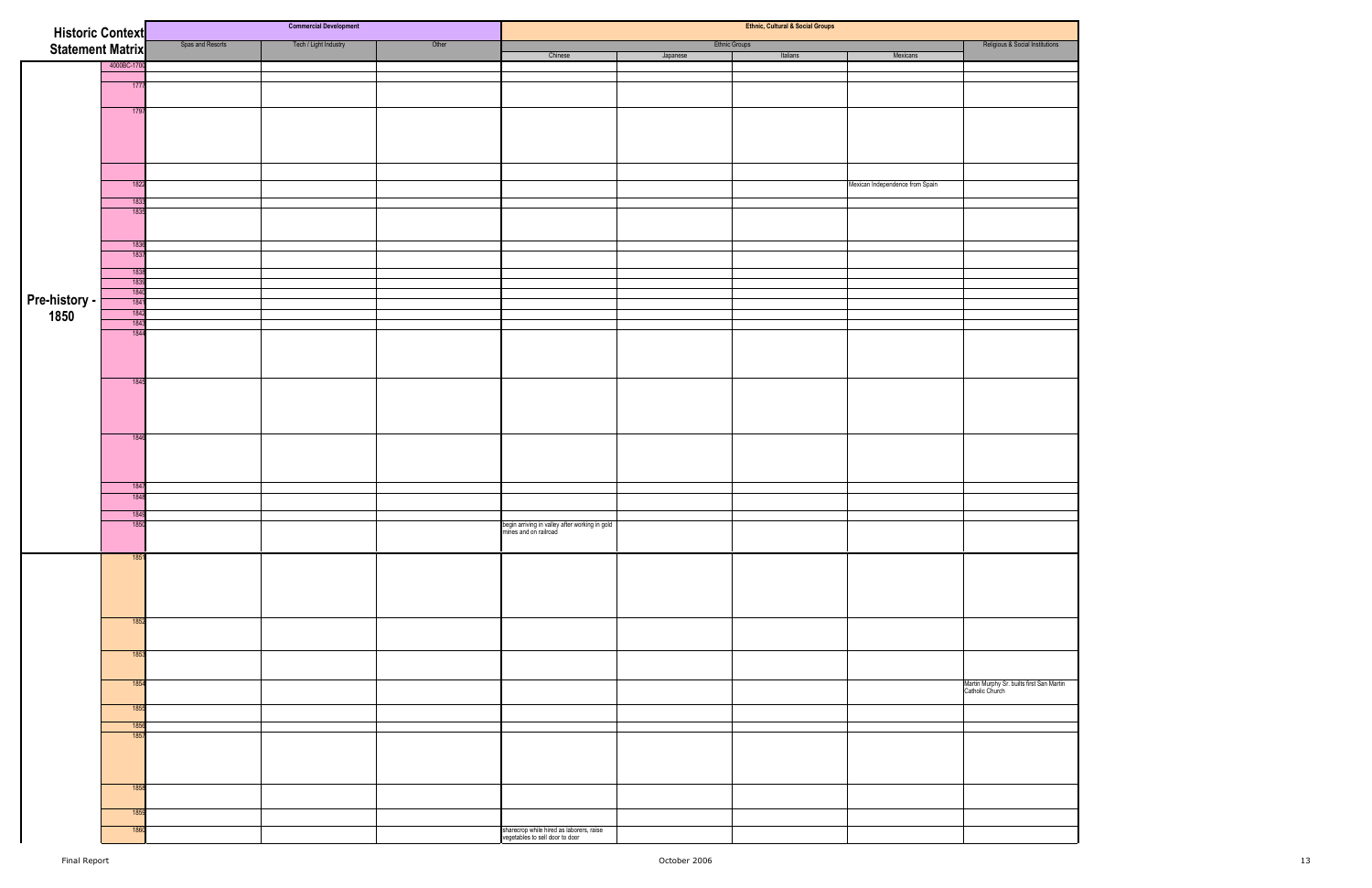| <b>Historic Context</b> |      |                                                                                                                                                                                                                                               | <b>Commercial Development</b> |                                                                                                                            | <b>Ethnic, Cultural &amp; Social Groups</b>                         |                                                                                  |          |                                           |  |  |
|-------------------------|------|-----------------------------------------------------------------------------------------------------------------------------------------------------------------------------------------------------------------------------------------------|-------------------------------|----------------------------------------------------------------------------------------------------------------------------|---------------------------------------------------------------------|----------------------------------------------------------------------------------|----------|-------------------------------------------|--|--|
| <b>Statement Matrix</b> |      | Spas and Resorts                                                                                                                                                                                                                              | Tech / Light Industry         | Other                                                                                                                      | Chinese<br>Japanese                                                 | <b>Ethnic Groups</b><br>Italians                                                 | Mexicans | Religious & Social Institutions           |  |  |
|                         | 1861 |                                                                                                                                                                                                                                               |                               |                                                                                                                            |                                                                     |                                                                                  |          |                                           |  |  |
|                         |      |                                                                                                                                                                                                                                               |                               |                                                                                                                            |                                                                     |                                                                                  |          |                                           |  |  |
|                         | 1862 |                                                                                                                                                                                                                                               |                               |                                                                                                                            |                                                                     |                                                                                  |          |                                           |  |  |
|                         |      |                                                                                                                                                                                                                                               |                               |                                                                                                                            |                                                                     |                                                                                  |          |                                           |  |  |
|                         |      |                                                                                                                                                                                                                                               |                               |                                                                                                                            |                                                                     |                                                                                  |          |                                           |  |  |
|                         | 1863 |                                                                                                                                                                                                                                               |                               |                                                                                                                            |                                                                     |                                                                                  |          |                                           |  |  |
|                         | 1864 |                                                                                                                                                                                                                                               |                               |                                                                                                                            |                                                                     |                                                                                  |          |                                           |  |  |
|                         |      | 1865 Gilroy Hot Springs discovered by Francisco<br>Cantua, a shepherd, files squatter's claim                                                                                                                                                 |                               |                                                                                                                            |                                                                     |                                                                                  |          |                                           |  |  |
|                         |      | 1866 Madrone Soda Springs discovered by Juan<br>Moreno while hunting, Gilroy Hot Springs<br>sold to George Roop, Roops starts<br>improvements                                                                                                 |                               |                                                                                                                            |                                                                     |                                                                                  |          |                                           |  |  |
|                         | 1867 |                                                                                                                                                                                                                                               |                               |                                                                                                                            |                                                                     |                                                                                  |          |                                           |  |  |
|                         |      | 1868 Moreno and John Luce build cabin at<br>Madrone Soda Springs and ranged cattle<br>hearby                                                                                                                                                  |                               |                                                                                                                            |                                                                     |                                                                                  |          |                                           |  |  |
|                         | 186  |                                                                                                                                                                                                                                               |                               |                                                                                                                            |                                                                     |                                                                                  |          |                                           |  |  |
|                         |      |                                                                                                                                                                                                                                               |                               |                                                                                                                            |                                                                     |                                                                                  |          |                                           |  |  |
|                         | 1870 |                                                                                                                                                                                                                                               |                               | Camp Doley is established around one of the                                                                                |                                                                     |                                                                                  |          |                                           |  |  |
|                         |      |                                                                                                                                                                                                                                               |                               | only natural swimming holes in the lower valley,<br>popular with locals, becomes Kell Camp (Kell's<br>related to Murphy's) |                                                                     |                                                                                  |          |                                           |  |  |
|                         | 1871 |                                                                                                                                                                                                                                               |                               |                                                                                                                            |                                                                     |                                                                                  |          |                                           |  |  |
|                         |      | 1872 John Cottle becomes partners with Roop for<br>Gilroy Hot Springs after several other<br>business partners don't work out                                                                                                                 |                               |                                                                                                                            |                                                                     |                                                                                  |          |                                           |  |  |
|                         |      | 1873 Post Office est. at Gilroy Hot Springs                                                                                                                                                                                                   |                               |                                                                                                                            |                                                                     |                                                                                  |          |                                           |  |  |
|                         |      | 1874 C.S Adams of Gilroy, an "invalid" who<br>"derived much benefit" from the waters at                                                                                                                                                       |                               |                                                                                                                            |                                                                     |                                                                                  |          |                                           |  |  |
|                         |      | Madrone, bought out Moreno and<br>constructed 4 cottages, Gilroy Hot Srpings                                                                                                                                                                  |                               |                                                                                                                            |                                                                     |                                                                                  |          |                                           |  |  |
|                         |      | resort is constructed with additions to Roop's<br>buildings as well as gardens and fountains                                                                                                                                                  |                               |                                                                                                                            |                                                                     |                                                                                  |          |                                           |  |  |
|                         | 1875 |                                                                                                                                                                                                                                               |                               |                                                                                                                            |                                                                     |                                                                                  |          |                                           |  |  |
|                         | 1876 |                                                                                                                                                                                                                                               |                               |                                                                                                                            |                                                                     |                                                                                  |          |                                           |  |  |
|                         | 187  |                                                                                                                                                                                                                                               |                               |                                                                                                                            |                                                                     |                                                                                  |          | St. Martin Catholic Church destroyed in a |  |  |
|                         | 1878 |                                                                                                                                                                                                                                               |                               |                                                                                                                            |                                                                     |                                                                                  |          |                                           |  |  |
|                         |      | 1879 Adams buys out Luce, in June Dr. Clinton<br>Munson of Oakland and Marshall Hunter of<br>Gilroy buy Madrone Soda springs from<br>Adams                                                                                                    |                               |                                                                                                                            |                                                                     |                                                                                  |          |                                           |  |  |
|                         |      |                                                                                                                                                                                                                                               |                               |                                                                                                                            |                                                                     |                                                                                  |          |                                           |  |  |
| 1851 - 1906:            |      | <b>1880</b> Madrone Soda Springs resort opens at Pine<br>Ridge - with transportation from Madrone,<br>operated by Dr. Clinton Munson and his wife<br>Abbie Dyer Munson of Oakland, and<br>Marshall E. Hunter from Gilroy                      |                               |                                                                                                                            |                                                                     |                                                                                  |          |                                           |  |  |
| <b>Ranchos to</b>       |      | <b>1881</b> Bridle path connects to Gilroy Hot Springs 6<br>miles south, "The improvements made are<br>extensive and up-to-date", the stage makes                                                                                             |                               |                                                                                                                            |                                                                     |                                                                                  |          |                                           |  |  |
| Incorporation           |      |                                                                                                                                                                                                                                               |                               |                                                                                                                            |                                                                     |                                                                                  |          |                                           |  |  |
|                         |      | extensive and up-to-date , the stage makes<br>they although the Southern Pacific station<br>at Madrone, Munson intended to build a<br>sanitarium and discovers many "indian<br>artifacts" in the area, none found at Gilroy<br>Hot Springs, G |                               |                                                                                                                            |                                                                     |                                                                                  |          |                                           |  |  |
|                         |      |                                                                                                                                                                                                                                               |                               |                                                                                                                            |                                                                     |                                                                                  |          |                                           |  |  |
|                         |      |                                                                                                                                                                                                                                               |                               |                                                                                                                            |                                                                     |                                                                                  |          |                                           |  |  |
|                         |      | swimming tank, 16 bathrooms, "1st class<br>resort"                                                                                                                                                                                            |                               |                                                                                                                            |                                                                     |                                                                                  |          |                                           |  |  |
|                         |      | 1882 Railstop renamed Madrone in honor of the                                                                                                                                                                                                 |                               |                                                                                                                            | Chinese Exclusion Law passed, limits flow                           |                                                                                  |          |                                           |  |  |
|                         |      | Soda Springs resort.                                                                                                                                                                                                                          |                               |                                                                                                                            | of incoming Chinese workers                                         |                                                                                  |          |                                           |  |  |
|                         |      | 1883 Madrone SS gets a post office                                                                                                                                                                                                            |                               |                                                                                                                            |                                                                     |                                                                                  |          |                                           |  |  |
|                         |      | 1884 O.D. Arnold is proprietor of Madrone Soda                                                                                                                                                                                                |                               |                                                                                                                            | Japanese government allws limited<br>emmigration to Hawaii and U.S. |                                                                                  |          |                                           |  |  |
|                         |      | Springs, Gilroy Hot Springs has 16<br>bathrooms, mud bath, 2 plunge pools, sweat<br>room, 32-room hotel 17-room annex, 19<br>cabins                                                                                                           |                               |                                                                                                                            |                                                                     |                                                                                  |          |                                           |  |  |
|                         |      | 1885 Madrone Soda Springs post office is merged<br>with Madrone post office, William Tennant                                                                                                                                                  |                               |                                                                                                                            |                                                                     | Bisceglia Brothers - Joseph, Pasquele,<br>Bruno, Alphonse - immigrate from Italy |          |                                           |  |  |
|                         |      | dies at Gilroy Hot Springs where he was<br>Roop's partner, his estate remains as partial<br>wner                                                                                                                                              |                               |                                                                                                                            |                                                                     |                                                                                  |          |                                           |  |  |
|                         | 1886 |                                                                                                                                                                                                                                               |                               |                                                                                                                            |                                                                     |                                                                                  |          |                                           |  |  |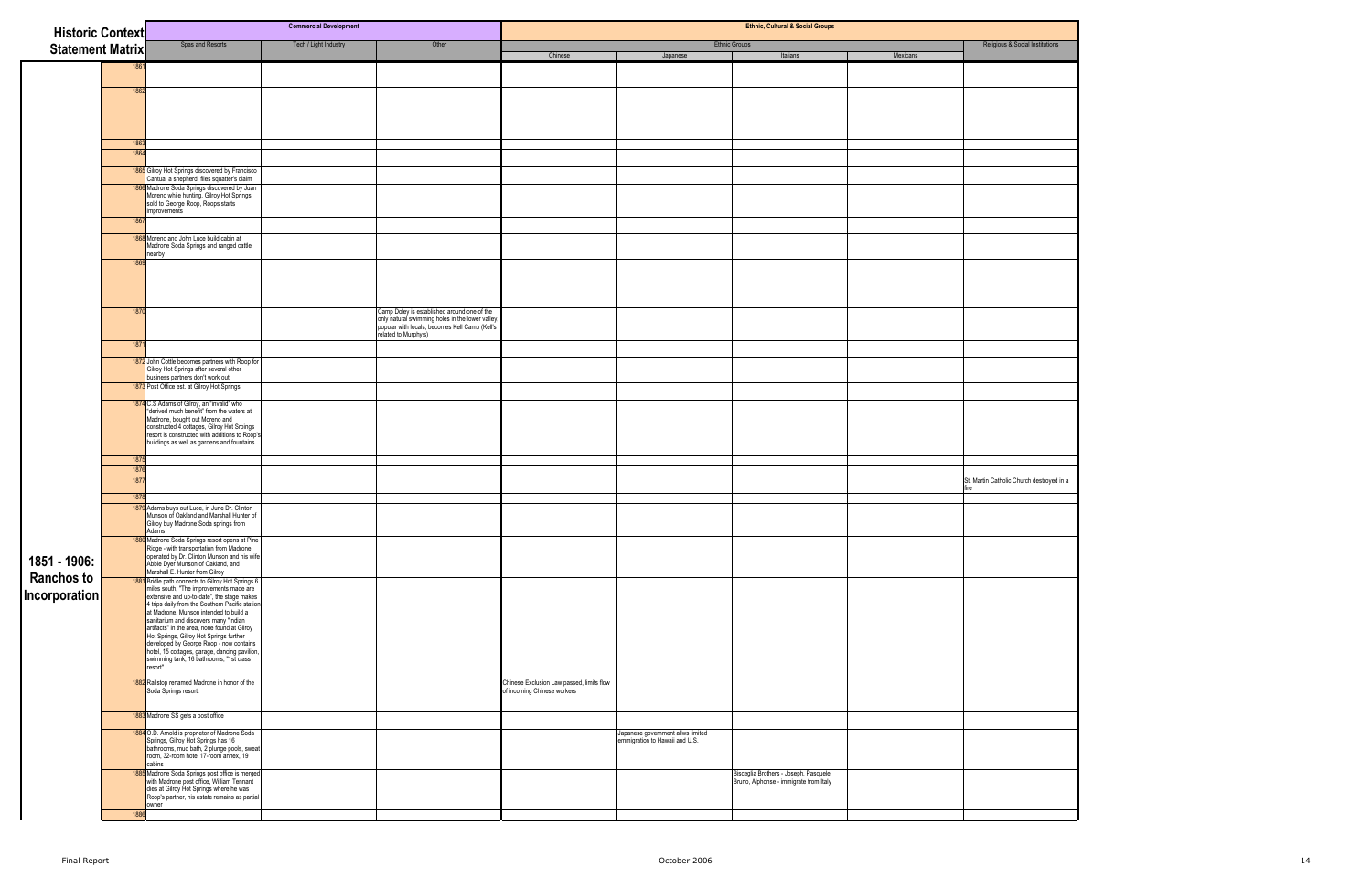| <b>Commercial Development</b><br><b>Historic Context</b> |                                                                                                                                                                                                                                                                                                                                                                                                                                                                                                               |                       | <b>Ethnic, Cultural &amp; Social Groups</b>                                                                                                                                                                                                                                                                                                                                                                  |         |                                                                                                                                          |                                                                                        |          |                                                                 |
|----------------------------------------------------------|---------------------------------------------------------------------------------------------------------------------------------------------------------------------------------------------------------------------------------------------------------------------------------------------------------------------------------------------------------------------------------------------------------------------------------------------------------------------------------------------------------------|-----------------------|--------------------------------------------------------------------------------------------------------------------------------------------------------------------------------------------------------------------------------------------------------------------------------------------------------------------------------------------------------------------------------------------------------------|---------|------------------------------------------------------------------------------------------------------------------------------------------|----------------------------------------------------------------------------------------|----------|-----------------------------------------------------------------|
|                                                          | Spas and Resorts                                                                                                                                                                                                                                                                                                                                                                                                                                                                                              | Tech / Light Industry | Other                                                                                                                                                                                                                                                                                                                                                                                                        |         |                                                                                                                                          | <b>Ethnic Groups</b>                                                                   |          | Religious & Social Institutions                                 |
| <b>Statement Matrix</b>                                  |                                                                                                                                                                                                                                                                                                                                                                                                                                                                                                               |                       |                                                                                                                                                                                                                                                                                                                                                                                                              | Chinese | Japanese                                                                                                                                 | Italians                                                                               | Mexicans |                                                                 |
|                                                          | 1887 "Five Miles above Gilroy Springs are the<br>Madrone Springs owned by George<br>Peacock. The water from these Springs are<br>pleasant and palatable, possessing<br>medicinal virtues as well. The Springs are<br>delightfully situated and properly conducted,<br>elthough not so widely advertised as the<br>although not so widely advertised as the<br>Giroy Springs. The stage makes three<br>connections weekly with the train at<br>Madrone, from which place the Springs are<br>distant 14 miles." |                       | Dr. J.H. Josselyn moves family to confluence of<br>Coyote, Packwood and Las Animas Creeks (NE<br>of Anderson Dam and under water), plants<br>orchards and grapes and builds house that was<br>to become a hotel, constructs elaborate water<br>works for proposed resort of "Glen Wildwood",<br>becomes known as "Glen Willows" or "Glen<br>Willis" when operated by Willis family at turn of<br>the century |         |                                                                                                                                          |                                                                                        |          |                                                                 |
|                                                          | 188                                                                                                                                                                                                                                                                                                                                                                                                                                                                                                           |                       |                                                                                                                                                                                                                                                                                                                                                                                                              |         |                                                                                                                                          | Bisceglia Brothers send for more family back<br>in Italy which includes Cribari family |          |                                                                 |
|                                                          | 1889                                                                                                                                                                                                                                                                                                                                                                                                                                                                                                          |                       |                                                                                                                                                                                                                                                                                                                                                                                                              |         |                                                                                                                                          |                                                                                        |          |                                                                 |
|                                                          | 1890                                                                                                                                                                                                                                                                                                                                                                                                                                                                                                          |                       |                                                                                                                                                                                                                                                                                                                                                                                                              |         |                                                                                                                                          |                                                                                        |          |                                                                 |
|                                                          | 189                                                                                                                                                                                                                                                                                                                                                                                                                                                                                                           |                       |                                                                                                                                                                                                                                                                                                                                                                                                              |         |                                                                                                                                          |                                                                                        |          |                                                                 |
|                                                          | 18!                                                                                                                                                                                                                                                                                                                                                                                                                                                                                                           |                       | newspaper The Times established                                                                                                                                                                                                                                                                                                                                                                              |         | Japanese workers start arriving in SCV,                                                                                                  |                                                                                        |          |                                                                 |
| <b>MORGAN HIL</b><br>RANCI                               |                                                                                                                                                                                                                                                                                                                                                                                                                                                                                                               |                       |                                                                                                                                                                                                                                                                                                                                                                                                              |         | replace Chinese as farm laborers, largely<br>bachelors, settle in San Jose's Nihonmachi                                                  |                                                                                        |          |                                                                 |
| <b>SUBDIVIDEI</b>                                        |                                                                                                                                                                                                                                                                                                                                                                                                                                                                                                               |                       |                                                                                                                                                                                                                                                                                                                                                                                                              |         |                                                                                                                                          |                                                                                        |          |                                                                 |
|                                                          | 189                                                                                                                                                                                                                                                                                                                                                                                                                                                                                                           |                       |                                                                                                                                                                                                                                                                                                                                                                                                              |         |                                                                                                                                          |                                                                                        |          | First church (Methodist-Episcopal) built at<br>4th and Monterey |
|                                                          | 1894                                                                                                                                                                                                                                                                                                                                                                                                                                                                                                          |                       | George Edes starts publishing Morgan Hill Sun                                                                                                                                                                                                                                                                                                                                                                |         |                                                                                                                                          |                                                                                        |          | Baptist Church built on Hatzfeld (2nd Ave.)                     |
|                                                          | 189                                                                                                                                                                                                                                                                                                                                                                                                                                                                                                           |                       | (now Morgan Hill Times)                                                                                                                                                                                                                                                                                                                                                                                      |         |                                                                                                                                          |                                                                                        |          | already have IOOF #1882 and VWF Santa                           |
|                                                          | 1896                                                                                                                                                                                                                                                                                                                                                                                                                                                                                                          |                       |                                                                                                                                                                                                                                                                                                                                                                                                              |         |                                                                                                                                          |                                                                                        |          | Clara Valley Post 174                                           |
|                                                          | 1897                                                                                                                                                                                                                                                                                                                                                                                                                                                                                                          |                       |                                                                                                                                                                                                                                                                                                                                                                                                              |         |                                                                                                                                          |                                                                                        |          |                                                                 |
|                                                          |                                                                                                                                                                                                                                                                                                                                                                                                                                                                                                               |                       |                                                                                                                                                                                                                                                                                                                                                                                                              |         |                                                                                                                                          |                                                                                        |          |                                                                 |
|                                                          | 189                                                                                                                                                                                                                                                                                                                                                                                                                                                                                                           |                       |                                                                                                                                                                                                                                                                                                                                                                                                              |         |                                                                                                                                          |                                                                                        |          |                                                                 |
|                                                          | 1899                                                                                                                                                                                                                                                                                                                                                                                                                                                                                                          |                       |                                                                                                                                                                                                                                                                                                                                                                                                              |         |                                                                                                                                          |                                                                                        |          |                                                                 |
|                                                          | 1900                                                                                                                                                                                                                                                                                                                                                                                                                                                                                                          |                       |                                                                                                                                                                                                                                                                                                                                                                                                              |         | Women immigrating too, farming<br>communities est. with 2 incomes, families<br>begin sharecropping or pooling resources to<br>lease land |                                                                                        |          |                                                                 |
|                                                          | 1901                                                                                                                                                                                                                                                                                                                                                                                                                                                                                                          |                       | Edes sells Morgan Hill Sun to George Lynch<br>who sells it to Rev. HH Farnham, becomes Sun-<br>Times                                                                                                                                                                                                                                                                                                         |         |                                                                                                                                          |                                                                                        |          |                                                                 |
|                                                          | 1902                                                                                                                                                                                                                                                                                                                                                                                                                                                                                                          |                       |                                                                                                                                                                                                                                                                                                                                                                                                              |         |                                                                                                                                          |                                                                                        |          |                                                                 |
|                                                          | 1903                                                                                                                                                                                                                                                                                                                                                                                                                                                                                                          |                       |                                                                                                                                                                                                                                                                                                                                                                                                              |         |                                                                                                                                          |                                                                                        |          |                                                                 |
|                                                          | 1904                                                                                                                                                                                                                                                                                                                                                                                                                                                                                                          |                       |                                                                                                                                                                                                                                                                                                                                                                                                              |         | Japanese labor strike by Railroad workers in<br>Santa Clara                                                                              |                                                                                        |          |                                                                 |
|                                                          | 1905                                                                                                                                                                                                                                                                                                                                                                                                                                                                                                          |                       | Bank of Morgan Hill founded in newly<br>constructed Votaw Building                                                                                                                                                                                                                                                                                                                                           |         |                                                                                                                                          | Earthquake levels 25 villiages in Calabria<br>region of Italy, 5000 dead               |          |                                                                 |
| EARTHQUAKE,<br>Incorporation                             | 1906                                                                                                                                                                                                                                                                                                                                                                                                                                                                                                          |                       | top of Votaw building to falls off, Sun-Times<br>owned by Heimgarten & Noll and becomes<br>Morgan Hill Times                                                                                                                                                                                                                                                                                                 |         | Japanese now hated more than Chinese,<br>land-owners so dependant that Japanese<br>organize to get higher wages                          |                                                                                        |          |                                                                 |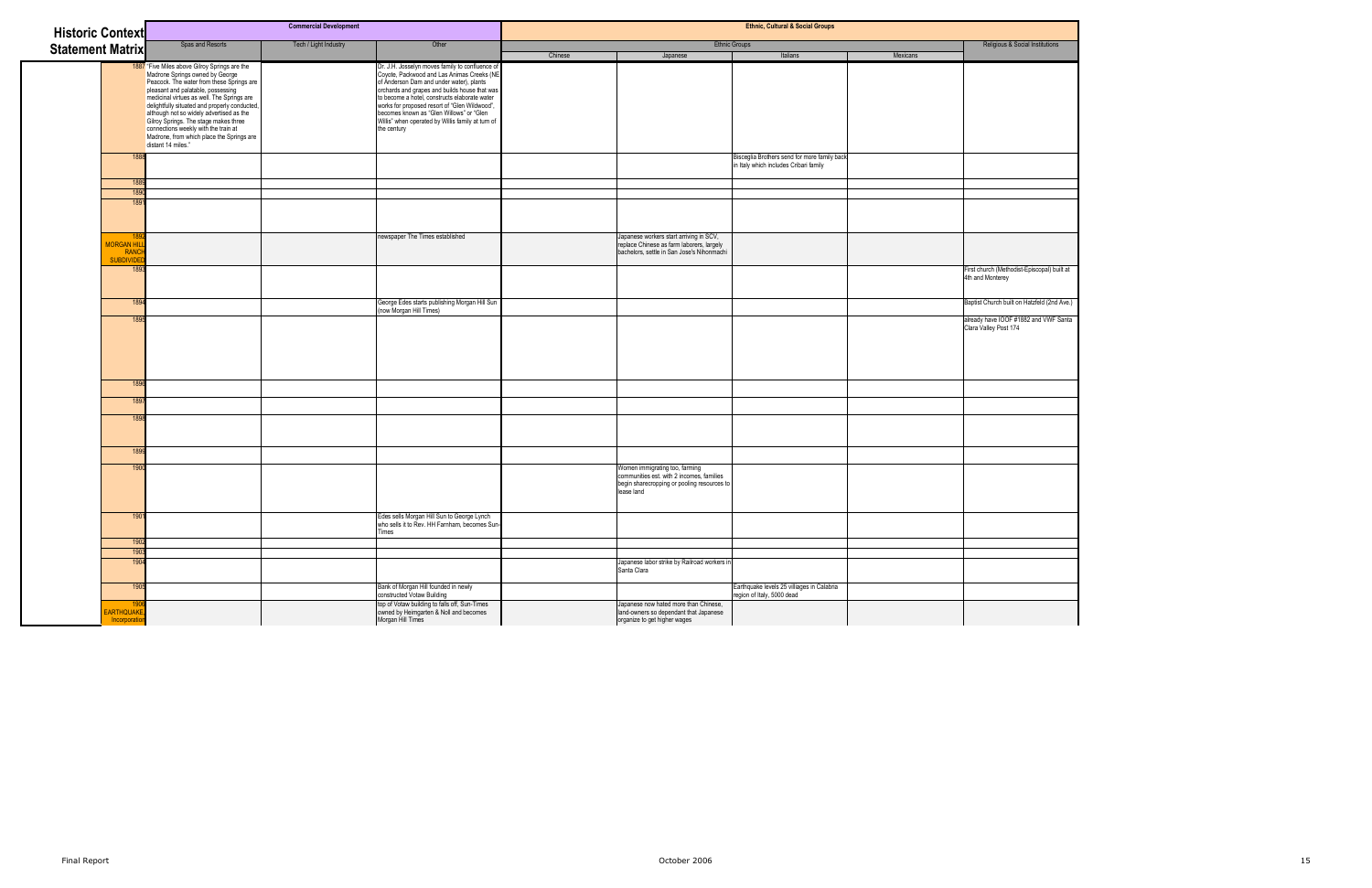| <b>Historic Context</b>              |             | <b>Commercial Development</b>                                                                                                                                                                                                                                              |                       |                                                                                                                                                                      | <b>Ethnic, Cultural &amp; Social Groups</b> |                                                                                                                                                                                                                         |                                                                                                                  |                    |                                                                                                          |  |
|--------------------------------------|-------------|----------------------------------------------------------------------------------------------------------------------------------------------------------------------------------------------------------------------------------------------------------------------------|-----------------------|----------------------------------------------------------------------------------------------------------------------------------------------------------------------|---------------------------------------------|-------------------------------------------------------------------------------------------------------------------------------------------------------------------------------------------------------------------------|------------------------------------------------------------------------------------------------------------------|--------------------|----------------------------------------------------------------------------------------------------------|--|
| <b>Statement Matrix</b>              |             | Spas and Resorts                                                                                                                                                                                                                                                           | Tech / Light Industry | Other                                                                                                                                                                |                                             |                                                                                                                                                                                                                         | Religious & Social Institutions                                                                                  |                    |                                                                                                          |  |
|                                      |             |                                                                                                                                                                                                                                                                            |                       |                                                                                                                                                                      | Chinese                                     | Japanese                                                                                                                                                                                                                | Italians                                                                                                         | Mexicans           |                                                                                                          |  |
|                                      | 1908        |                                                                                                                                                                                                                                                                            |                       |                                                                                                                                                                      |                                             |                                                                                                                                                                                                                         |                                                                                                                  |                    |                                                                                                          |  |
|                                      |             |                                                                                                                                                                                                                                                                            |                       |                                                                                                                                                                      |                                             |                                                                                                                                                                                                                         | 7.5 earthquake rocks Messina Strait in Italy,<br>estimated 200,000 dead from earthquake<br>and following tsunami |                    |                                                                                                          |  |
|                                      | 1909        |                                                                                                                                                                                                                                                                            |                       |                                                                                                                                                                      |                                             |                                                                                                                                                                                                                         |                                                                                                                  |                    | Catherine Dunne sponsors building of first<br>St. Catherine's Church on SE corner of<br>Dunne & Monterey |  |
|                                      | 1910        |                                                                                                                                                                                                                                                                            |                       |                                                                                                                                                                      |                                             |                                                                                                                                                                                                                         |                                                                                                                  | Mexican Revolution |                                                                                                          |  |
|                                      | 191         |                                                                                                                                                                                                                                                                            |                       |                                                                                                                                                                      |                                             |                                                                                                                                                                                                                         |                                                                                                                  |                    |                                                                                                          |  |
|                                      | 191         |                                                                                                                                                                                                                                                                            |                       |                                                                                                                                                                      |                                             |                                                                                                                                                                                                                         |                                                                                                                  |                    |                                                                                                          |  |
|                                      | 1913<br>191 |                                                                                                                                                                                                                                                                            |                       |                                                                                                                                                                      |                                             |                                                                                                                                                                                                                         |                                                                                                                  |                    | Masonic Lodge established in MH                                                                          |  |
|                                      |             |                                                                                                                                                                                                                                                                            |                       |                                                                                                                                                                      |                                             |                                                                                                                                                                                                                         |                                                                                                                  |                    |                                                                                                          |  |
|                                      | 1915        |                                                                                                                                                                                                                                                                            |                       |                                                                                                                                                                      |                                             |                                                                                                                                                                                                                         |                                                                                                                  |                    |                                                                                                          |  |
|                                      | 1916<br>191 |                                                                                                                                                                                                                                                                            |                       |                                                                                                                                                                      |                                             |                                                                                                                                                                                                                         |                                                                                                                  |                    |                                                                                                          |  |
|                                      |             |                                                                                                                                                                                                                                                                            |                       |                                                                                                                                                                      |                                             |                                                                                                                                                                                                                         |                                                                                                                  |                    |                                                                                                          |  |
|                                      | 191<br>1919 |                                                                                                                                                                                                                                                                            |                       |                                                                                                                                                                      |                                             |                                                                                                                                                                                                                         |                                                                                                                  |                    |                                                                                                          |  |
|                                      | 1920        |                                                                                                                                                                                                                                                                            |                       | Original Friendly Inn social hall constructed on<br>NE corner of Monterey & Main                                                                                     |                                             |                                                                                                                                                                                                                         |                                                                                                                  |                    |                                                                                                          |  |
| 1907 - 1930:<br><b>Incorporation</b> |             |                                                                                                                                                                                                                                                                            |                       |                                                                                                                                                                      |                                             | Alien Land Law passed - restricts Nisei land<br>ownership and closes loopholes to end<br>Japanese land ownership, Land-owners<br>turing to new cheaper labor by Mexicans<br>and Filipinos but not enough to fill demand |                                                                                                                  |                    |                                                                                                          |  |
|                                      | 1921        |                                                                                                                                                                                                                                                                            |                       |                                                                                                                                                                      |                                             |                                                                                                                                                                                                                         |                                                                                                                  |                    |                                                                                                          |  |
| Depression                           | 1922        |                                                                                                                                                                                                                                                                            |                       |                                                                                                                                                                      |                                             | "large tracts of land have been leased by<br>Japanese and Chinese and not the Oriental<br>control the bulk of the valley's berry output"                                                                                |                                                                                                                  |                    |                                                                                                          |  |
|                                      | 1923        |                                                                                                                                                                                                                                                                            |                       | Original Granada Theatre opens on Monterey<br>Rd. between 2nd and 3rd                                                                                                |                                             |                                                                                                                                                                                                                         |                                                                                                                  |                    |                                                                                                          |  |
|                                      | 192         |                                                                                                                                                                                                                                                                            |                       |                                                                                                                                                                      |                                             |                                                                                                                                                                                                                         |                                                                                                                  |                    |                                                                                                          |  |
|                                      |             | <b>1925</b> New highway built to the Gilroy Hot Springs-<br>26-rm Hotel, Annex, 24 cabins, dining room,<br>barber, ice cream/soda parlor, gas outdoor<br>lighting, "This is not a fashionable resort-<br>leave your good clothes at home."<br>"daily automobile stage" (7) |                       |                                                                                                                                                                      |                                             |                                                                                                                                                                                                                         | Emilio & Emilia Guglielmo immigrate from<br>Italy                                                                |                    | Grange and Flower Lover's Club founded                                                                   |  |
|                                      | 1926        |                                                                                                                                                                                                                                                                            |                       | Skeels Hotel built on NW corner of 3rd &<br>Monterey, Sweden Crown Prince and Princess<br>visit MH for dedication of Sveadal, a Swedish<br>resort in the Uvas Valley |                                             |                                                                                                                                                                                                                         |                                                                                                                  |                    |                                                                                                          |  |
|                                      | 1927        |                                                                                                                                                                                                                                                                            |                       | Bank of Morgan Hill purchased by Bank of Italy                                                                                                                       |                                             |                                                                                                                                                                                                                         |                                                                                                                  |                    |                                                                                                          |  |
|                                      | 1928        |                                                                                                                                                                                                                                                                            |                       |                                                                                                                                                                      |                                             |                                                                                                                                                                                                                         |                                                                                                                  |                    |                                                                                                          |  |
|                                      | 1929        |                                                                                                                                                                                                                                                                            |                       |                                                                                                                                                                      |                                             |                                                                                                                                                                                                                         |                                                                                                                  |                    |                                                                                                          |  |
|                                      | 1930        |                                                                                                                                                                                                                                                                            |                       | Bank of Italy becomes Bank of America                                                                                                                                |                                             |                                                                                                                                                                                                                         |                                                                                                                  |                    |                                                                                                          |  |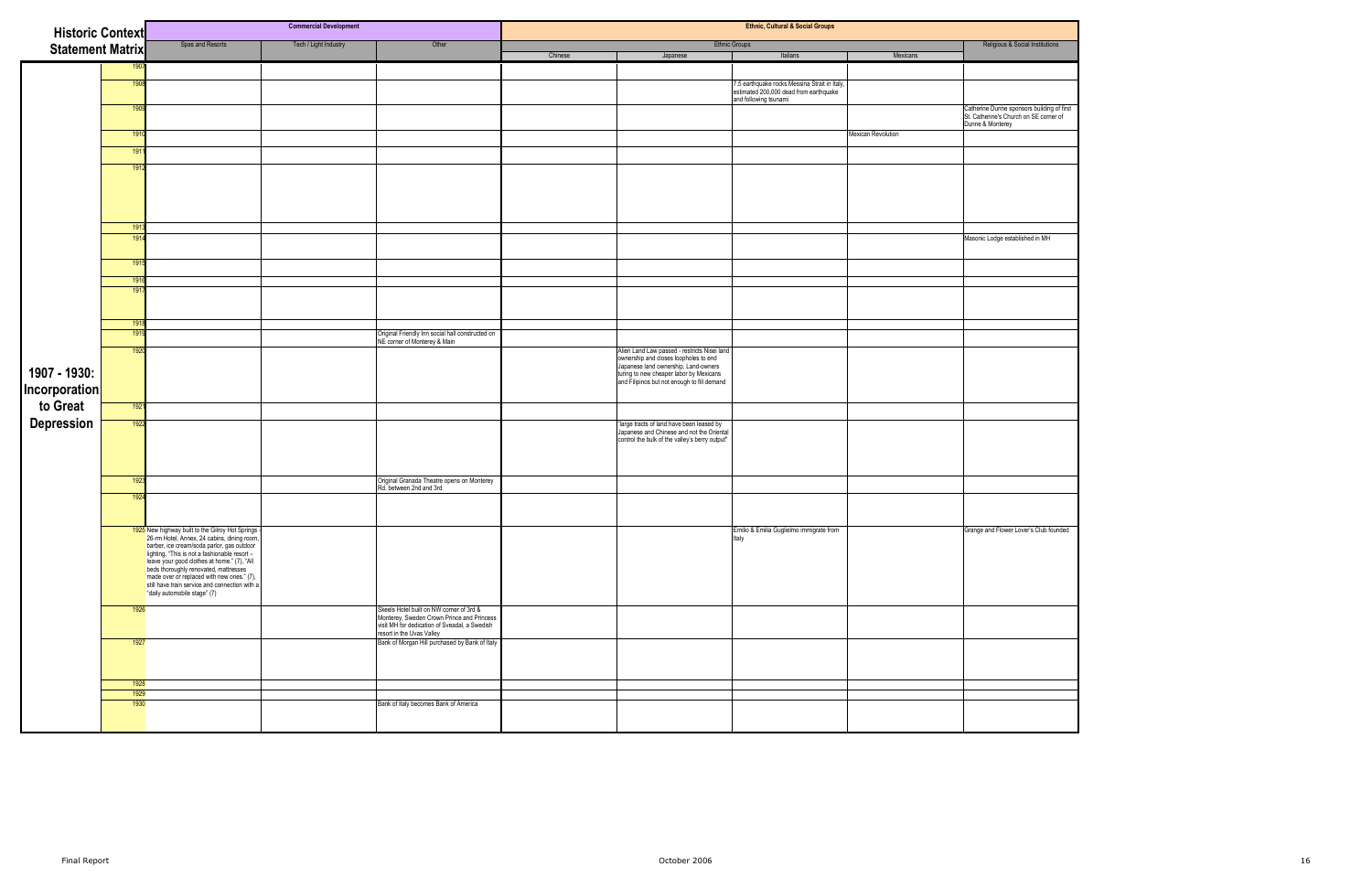| <b>Historic Context</b> |                                 |                                                      | <b>Commercial Development</b>                                                    |                                              | <b>Ethnic, Cultural &amp; Social Groups</b> |                                                                                       |          |                                            |                                 |  |
|-------------------------|---------------------------------|------------------------------------------------------|----------------------------------------------------------------------------------|----------------------------------------------|---------------------------------------------|---------------------------------------------------------------------------------------|----------|--------------------------------------------|---------------------------------|--|
| <b>Statement Matrix</b> |                                 | Spas and Resorts                                     | Tech / Light Industry                                                            | Other                                        |                                             | <b>Ethnic Groups</b>                                                                  |          |                                            | Religious & Social Institutions |  |
|                         |                                 |                                                      |                                                                                  |                                              | Chinese                                     | Japanese                                                                              | Italians | Mexicans                                   |                                 |  |
|                         | 1931                            |                                                      |                                                                                  |                                              |                                             |                                                                                       |          |                                            |                                 |  |
|                         | 1932                            |                                                      |                                                                                  |                                              |                                             |                                                                                       |          |                                            |                                 |  |
|                         | 1933                            |                                                      |                                                                                  |                                              |                                             |                                                                                       |          |                                            |                                 |  |
|                         |                                 | 1934 Gilroy Hot Springs post office merged with      |                                                                                  | Madrone Rodeo founded with 16 local backers. |                                             |                                                                                       |          |                                            |                                 |  |
|                         |                                 | Gilroy post office                                   |                                                                                  | lasts unil 1947                              |                                             |                                                                                       |          |                                            |                                 |  |
|                         |                                 | 1935 Gilroy Hot Srpings sold to H.K. Sakata          |                                                                                  |                                              |                                             |                                                                                       |          |                                            |                                 |  |
|                         | 1936                            |                                                      |                                                                                  |                                              |                                             |                                                                                       |          |                                            |                                 |  |
|                         | 1937                            |                                                      |                                                                                  |                                              |                                             |                                                                                       |          |                                            |                                 |  |
|                         |                                 |                                                      |                                                                                  |                                              |                                             |                                                                                       |          |                                            |                                 |  |
|                         |                                 |                                                      |                                                                                  |                                              |                                             |                                                                                       |          |                                            |                                 |  |
| 1931 - 1945:            | 1938<br>1939                    |                                                      |                                                                                  |                                              |                                             |                                                                                       |          |                                            |                                 |  |
|                         |                                 |                                                      |                                                                                  |                                              |                                             |                                                                                       |          |                                            |                                 |  |
| <b>Great</b>            |                                 |                                                      |                                                                                  |                                              |                                             |                                                                                       |          |                                            |                                 |  |
|                         | 1940                            |                                                      |                                                                                  |                                              |                                             | 1/2 of children in public schools Japanese                                            |          |                                            |                                 |  |
| <b>Depression</b>       | 1941                            |                                                      |                                                                                  |                                              |                                             | (study session)                                                                       |          |                                            |                                 |  |
| to end of               | 1942                            |                                                      |                                                                                  | 1942-1945 - Madrone Rodeo cancelled for      |                                             |                                                                                       |          |                                            |                                 |  |
|                         |                                 |                                                      |                                                                                  | WWII                                         |                                             | Most area Japanese moved to Poston, AZ<br>internment camp                             |          | Bracero Program Starts, ends in early 1964 |                                 |  |
| <b>WWII</b>             | 1943                            |                                                      | IBM builds a "card plant" south of San Jose,                                     |                                              |                                             | 442nd US Army Regimental Combat Team<br>with Morgan Hill members from the             |          |                                            |                                 |  |
|                         |                                 |                                                      | becomes its West Coast Headquarters                                              |                                              |                                             |                                                                                       |          |                                            |                                 |  |
|                         |                                 |                                                      |                                                                                  |                                              |                                             | Japanese-American internment camps fights<br>in Europe, earning unprecedented         |          |                                            |                                 |  |
|                         |                                 |                                                      |                                                                                  |                                              |                                             | decorations                                                                           |          |                                            |                                 |  |
|                         | 1944                            |                                                      |                                                                                  |                                              |                                             |                                                                                       |          |                                            |                                 |  |
|                         |                                 |                                                      |                                                                                  |                                              |                                             |                                                                                       |          |                                            |                                 |  |
|                         |                                 | 1945 Gilroy Hot Springs used to house Japanese       |                                                                                  |                                              |                                             | Internees start to return, double the original                                        |          |                                            |                                 |  |
|                         |                                 | returning from internment camps                      |                                                                                  |                                              |                                             | population returns for jobs and lack of                                               |          |                                            |                                 |  |
|                         |                                 |                                                      |                                                                                  |                                              |                                             | violent resistance, some housed at Gilroy<br>Hot Springs, WRA sets up office in SJ to |          |                                            |                                 |  |
|                         |                                 |                                                      |                                                                                  |                                              |                                             | help find work and housig for returnees,                                              |          |                                            |                                 |  |
|                         |                                 |                                                      |                                                                                  |                                              |                                             | demand outstrips supply of workers                                                    |          |                                            |                                 |  |
|                         |                                 | 1946 Gilory Hot Springs Sleeping annex<br>demolished |                                                                                  |                                              |                                             |                                                                                       |          |                                            |                                 |  |
|                         |                                 | 1947 Gilroy Hot Springs used as Japanese             |                                                                                  | Madrone Rodeo financial failure, last rodeo  |                                             |                                                                                       |          |                                            |                                 |  |
|                         |                                 | retirement Home (late 1940s)                         |                                                                                  |                                              |                                             |                                                                                       |          |                                            |                                 |  |
|                         | 1948                            |                                                      |                                                                                  |                                              |                                             |                                                                                       |          |                                            |                                 |  |
|                         |                                 |                                                      |                                                                                  |                                              |                                             |                                                                                       |          |                                            |                                 |  |
|                         |                                 |                                                      |                                                                                  |                                              |                                             |                                                                                       |          |                                            |                                 |  |
|                         |                                 |                                                      |                                                                                  |                                              |                                             |                                                                                       |          |                                            |                                 |  |
|                         | 1949                            | 1950 1950s Sakata planted bamboo garden and          |                                                                                  |                                              |                                             | c1950 starting to move out of labor jobs and                                          |          |                                            |                                 |  |
|                         |                                 | made improvements to the pools at the                |                                                                                  |                                              |                                             | staring in related industries - gardening,                                            |          |                                            |                                 |  |
|                         |                                 | Gilroy Hot Springs which increased the               |                                                                                  |                                              |                                             | nurseries, florists, seed companies, mexican                                          |          |                                            |                                 |  |
| 1946 - 1957:            |                                 | resort's popularity briefly                          |                                                                                  |                                              |                                             | and filipino workers predominate laboring<br>groups                                   |          |                                            |                                 |  |
| <b>Post WWII</b>        | 1951                            |                                                      |                                                                                  |                                              |                                             |                                                                                       |          |                                            |                                 |  |
|                         | 1952                            |                                                      | IBM opens a research and development<br>facility in downtown San Jose, RAM       |                                              |                                             |                                                                                       |          |                                            |                                 |  |
|                         |                                 |                                                      | nvented                                                                          |                                              |                                             |                                                                                       |          |                                            |                                 |  |
|                         | 1953                            |                                                      |                                                                                  |                                              |                                             |                                                                                       |          |                                            |                                 |  |
|                         | 1954                            |                                                      |                                                                                  |                                              |                                             |                                                                                       |          |                                            |                                 |  |
|                         |                                 |                                                      |                                                                                  |                                              |                                             |                                                                                       |          |                                            |                                 |  |
|                         | 1955                            |                                                      |                                                                                  |                                              |                                             |                                                                                       |          |                                            | Rotary Club chartered           |  |
|                         | 1956                            |                                                      |                                                                                  |                                              |                                             |                                                                                       |          |                                            |                                 |  |
|                         |                                 |                                                      |                                                                                  |                                              |                                             |                                                                                       |          |                                            |                                 |  |
|                         | $\sim$ 1957<br><b>IBM OPENS</b> |                                                      | IBM opens manufacturing facility at<br>Monterey and Cottle Roads in Santa Teresa | Chamber of Commerce formed                   |                                             |                                                                                       |          |                                            |                                 |  |
|                         |                                 |                                                      | neighborhood of San Jose                                                         |                                              |                                             |                                                                                       |          |                                            |                                 |  |

|       | & Social Institutions |
|-------|-----------------------|
|       |                       |
|       |                       |
|       |                       |
|       |                       |
|       |                       |
|       |                       |
|       |                       |
|       |                       |
|       |                       |
|       |                       |
|       |                       |
|       |                       |
|       |                       |
|       |                       |
|       |                       |
|       |                       |
|       |                       |
|       |                       |
|       |                       |
|       |                       |
|       |                       |
|       |                       |
|       |                       |
|       |                       |
|       |                       |
|       |                       |
|       |                       |
|       |                       |
|       |                       |
|       |                       |
|       |                       |
|       |                       |
|       |                       |
|       |                       |
|       |                       |
|       |                       |
|       |                       |
|       |                       |
|       |                       |
|       |                       |
|       |                       |
| tered |                       |
|       |                       |
|       |                       |